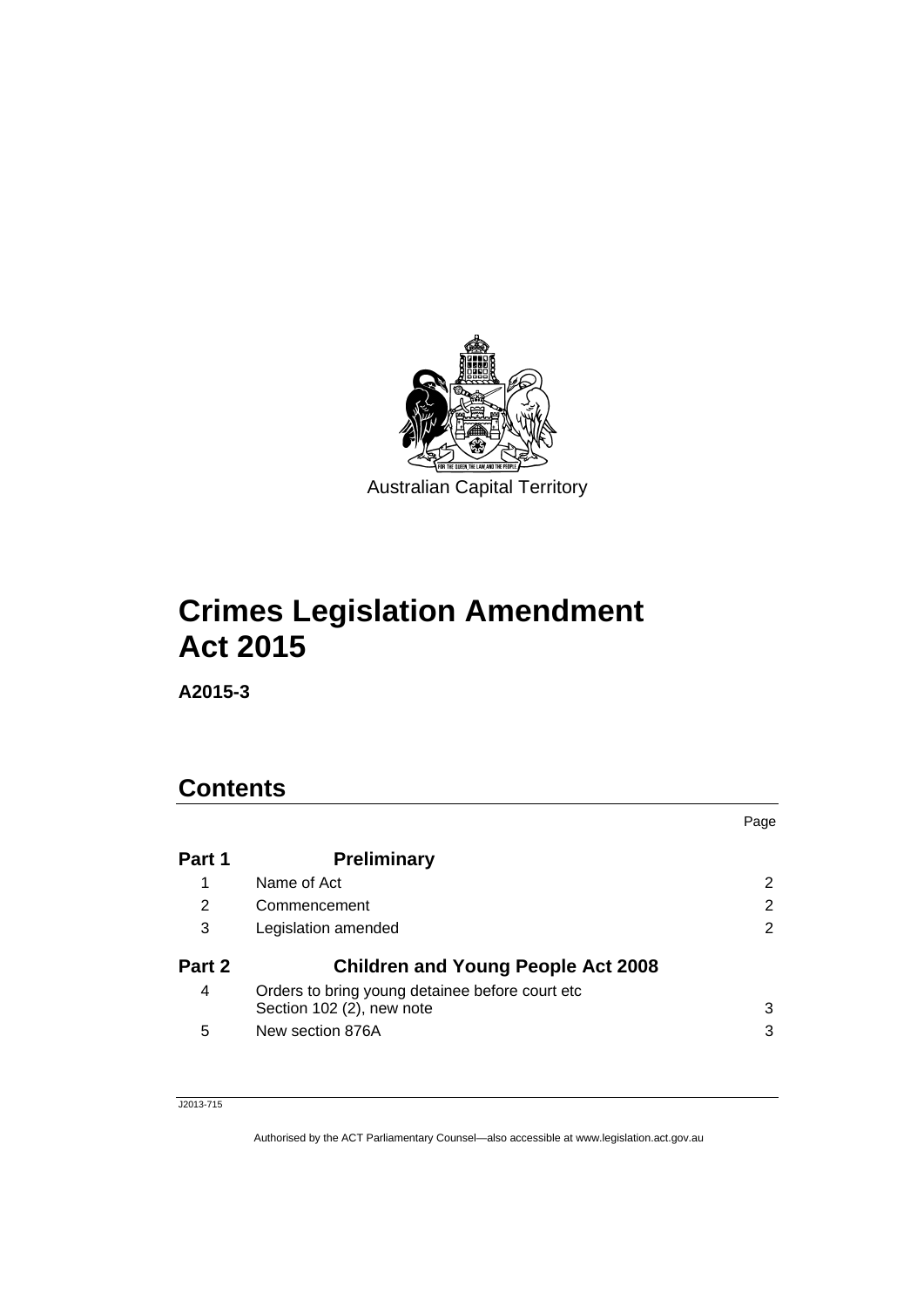| ×<br>× |  |
|--------|--|

| Part 3 | <b>Crimes Act 1900</b>                                                                           |                   |
|--------|--------------------------------------------------------------------------------------------------|-------------------|
| 6      | Offences against Act-application of Criminal Code etc<br>Section 7A, note 1                      | 4                 |
| 7      | New section 61B                                                                                  | $\overline{4}$    |
| Part 4 | <b>Crimes (Forensic Procedures) Act 2000</b>                                                     |                   |
| 8      | Interview friend<br>Section 16 (1)                                                               | 8                 |
| 9      | Securing the presence of suspects at hearings—suspect not in<br>custody<br>Section 37 (1)        | 8                 |
| 10     | Section 37 (3) and (4)                                                                           | 8                 |
| 11     | Procedure at hearing of application for order<br>Section 38 (3)                                  | 9                 |
| 12     | Action to be taken on making of orders<br>Section 39 (1) (d)                                     | 9                 |
| 13     | Applications for interim orders<br>Section 42 (5)                                                | 9                 |
| 14     | Rules for carrying out forensic procedures-transgender and intersex<br>people<br>Section 49B (3) | 10                |
| 15     | Section 54                                                                                       | 10 <sup>1</sup>   |
| 16     | Presence of interview friend or lawyer while forensic procedure is<br>carried out                |                   |
|        | Section 57 (1) and (3)                                                                           | 11                |
| 17     | Securing the presence of serious offender at hearing-offender in<br>custody<br>Section 77A (2)   | $12 \overline{ }$ |
| 18     | Securing the presence of serious offender at hearing—offender not in<br>custody                  |                   |
|        | Section 77B (2)                                                                                  | 12                |
| 19     | Section 77B (4) and (5)                                                                          | 12                |
| 20     | Procedure at hearing of application for order<br>Section 77C (3)                                 | 13                |
| 21     | Section 77C (5)                                                                                  | 13                |
| 22     | Section 77C (6)                                                                                  | 13                |

contents 2 Crimes Legislation Amendment Act 2015

A2015-3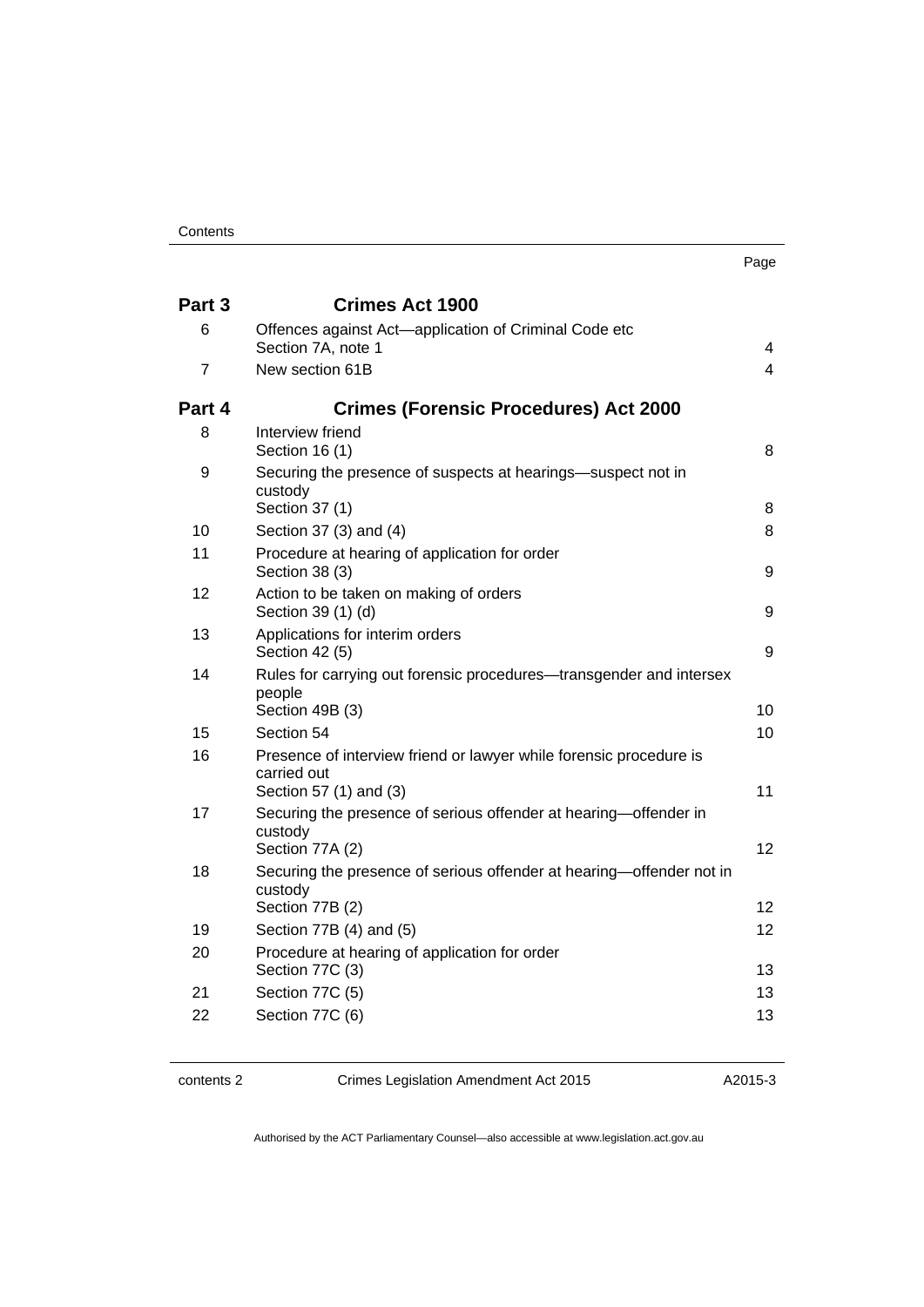| 23     | Powers of lawyers and interview friends<br>Section 103 (1) (b)                                            | 13 |
|--------|-----------------------------------------------------------------------------------------------------------|----|
| 24     | Obligation of investigating police officers relating to electronic<br>recordings                          |    |
|        | Section 104 (2) (b)                                                                                       | 14 |
| 25     | Dictionary, new definition of Aboriginal or Torres Strait Islander person                                 | 14 |
| Part 5 | <b>Crimes (Sentence Administration) Act 2005</b>                                                          |    |
| 26     | Board may reject parole application without inquiry<br>Section 122 (2), new example                       | 15 |
| Part 6 | <b>Crimes (Sentencing) Act 2005</b>                                                                       |    |
| 27     | Victim impact statements-form and contents<br>New section 51 (5A)                                         | 16 |
| 28     | Meaning of supervision condition<br>Section 133U (2), definition of director-general, paragraph (b)       | 16 |
| 29     | Meaning of accommodation order<br>Section 133Y (2), definition of <i>director-general</i> , paragraph (b) | 16 |
| Part 7 | <b>Crimes (Surveillance Devices) Act 2010</b>                                                             |    |
| 30     | What must a retrieval warrant contain?<br>New section 22 (4)                                              | 17 |
| Part 8 | <b>Criminal Code 2002</b>                                                                                 |    |
| 31     | False statement by officer of body                                                                        |    |
|        | Section 351 (1) (a)                                                                                       | 18 |
| 32     | New part 6.4A                                                                                             | 18 |
| Part 9 | Firearms Act 1996                                                                                         |    |
| 33     | Authority to possess and use firearms temporarily<br>New section 14 (2) (ba)                              | 20 |
| 34     | Section 14 (2) (c) (ii)                                                                                   | 20 |
| 35     | New section 14 (2A)                                                                                       | 20 |
| 36     | Unregulated firearms-forfeiture<br>Section 30 (2)                                                         | 20 |
| 37     | Authority conferred by licence-additional matters<br>New section 53 (2A) and (2B)                         | 21 |
|        |                                                                                                           |    |

A2015-3

Crimes Legislation Amendment Act 2015

contents 3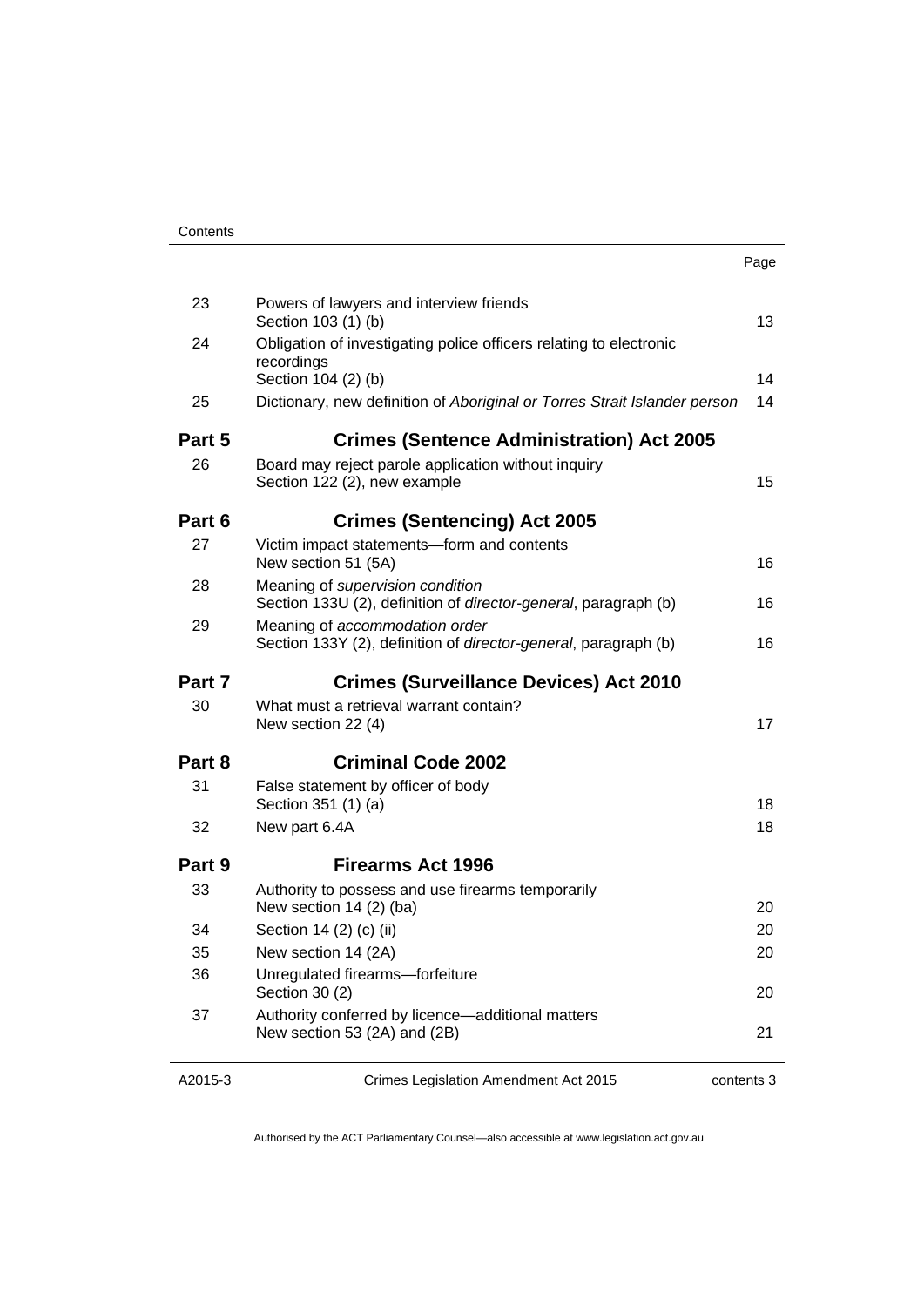| Contents |                                                          |      |
|----------|----------------------------------------------------------|------|
|          |                                                          | Page |
| 38       | Return or forfeiture of things seized<br>Section 217 (4) | 21   |
| Part 10  | <b>Prohibited Weapons Act 1996</b>                       |      |
| 39       | Evidentiary provisions<br>New section 17 (2)             | 22   |

contents 4 Crimes Legislation Amendment Act 2015

A2015-3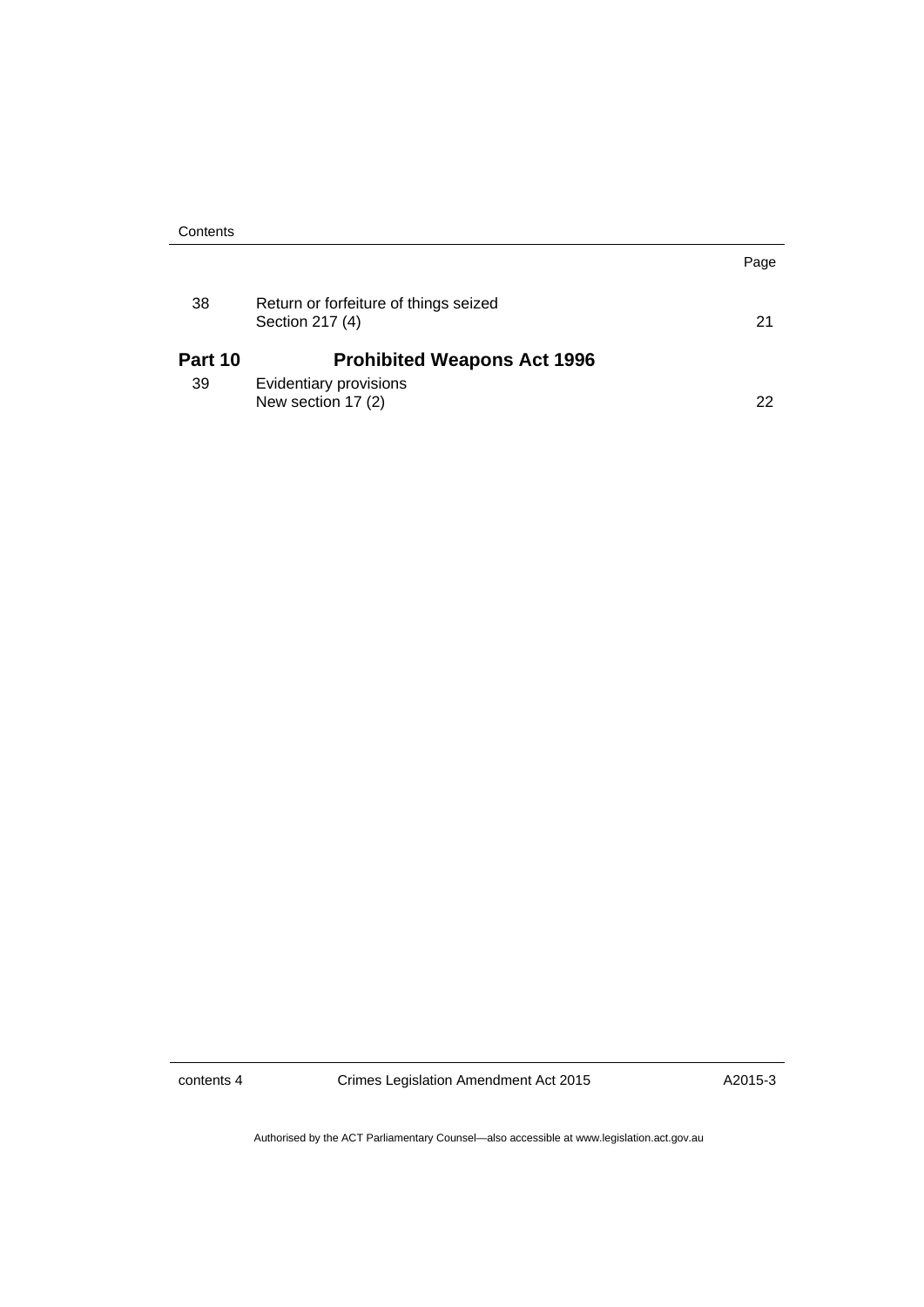

# **Crimes Legislation Amendment Act 2015**

**A2015-3** 

l

An Act to amend legislation about crimes, and for other purposes

The Legislative Assembly for the Australian Capital Territory enacts as follows:

J2013-715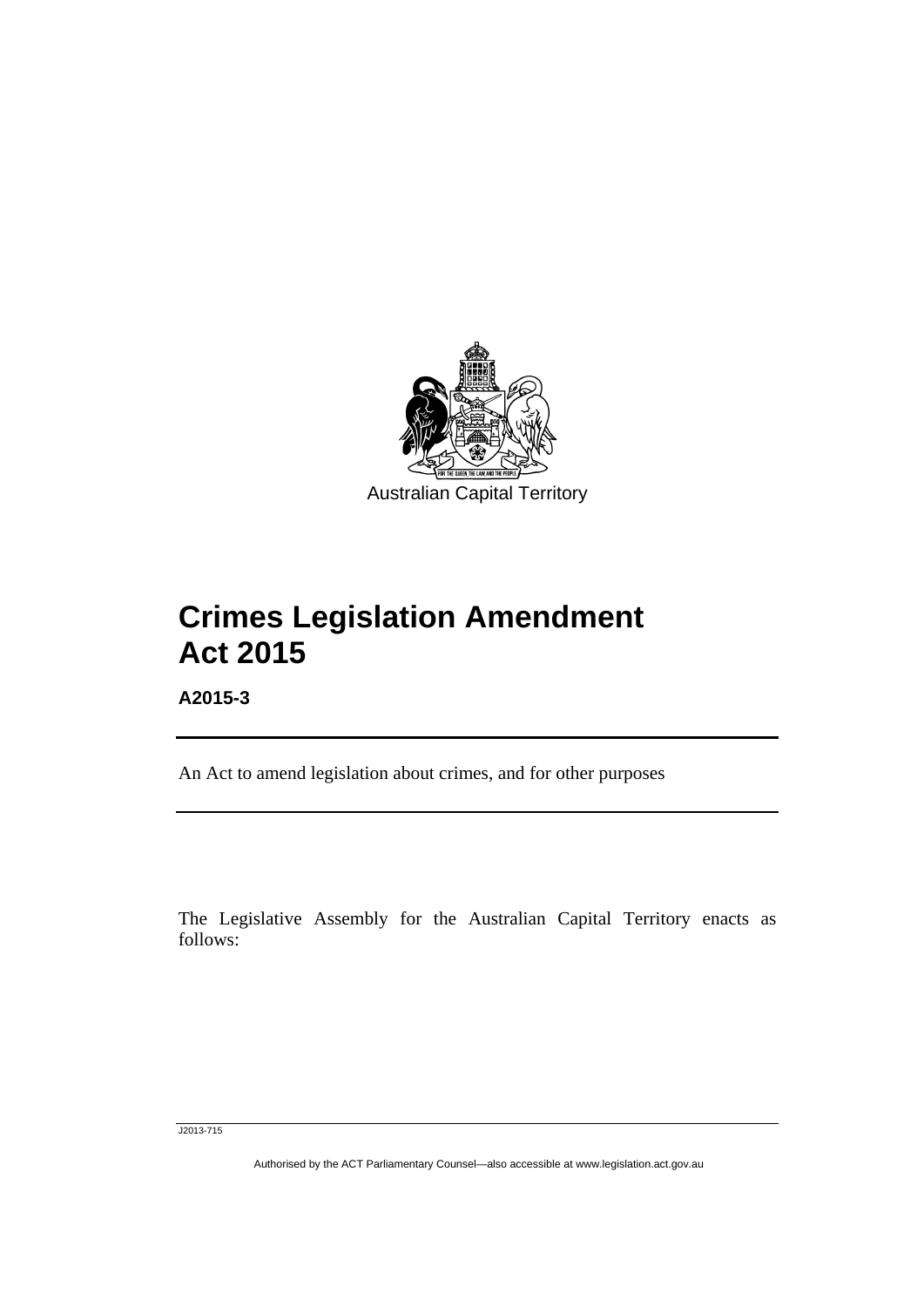#### Part 1 **Preliminary**

Section 1

# <span id="page-5-0"></span>**Part 1** Preliminary

#### <span id="page-5-1"></span>**1 Name of Act**

This Act is the *Crimes Legislation Amendment Act 2015*.

#### <span id="page-5-2"></span>**2 Commencement**

- (1) This Act (other than section 32) commences on the day after its notification day.
	- *Note* The naming and commencement provisions automatically commence on the notification day (see [Legislation Act,](http://www.legislation.act.gov.au/a/2001-14) s 75 (1)).
- (2) Section 32 commences 3 months after this Act's notification day.

# <span id="page-5-3"></span>**3 Legislation amended**

This Act amends the following legislation:

- *[Children and Young People Act 2008](http://www.legislation.act.gov.au/a/2008-19)*
- *[Crimes Act 1900](http://www.legislation.act.gov.au/a/1900-40)*
- *[Crimes \(Forensic Procedures\) Act 2000](http://www.legislation.act.gov.au/a/2000-61)*
- *[Crimes \(Sentence Administration\) Act 2005](http://www.legislation.act.gov.au/a/2005-59)*
- *[Crimes \(Sentencing\) Act 2005](http://www.legislation.act.gov.au/a/2005-58)*
- *[Crimes \(Surveillance Devices\) Act 2010](http://www.legislation.act.gov.au/a/2010-23)*
- *[Criminal Code 2002](http://www.legislation.act.gov.au/a/2002-51)*
- *[Firearms Act 1996](http://www.legislation.act.gov.au/a/1996-74)*
- *[Prohibited Weapons Act 1996](http://www.legislation.act.gov.au/a/1996-75)*.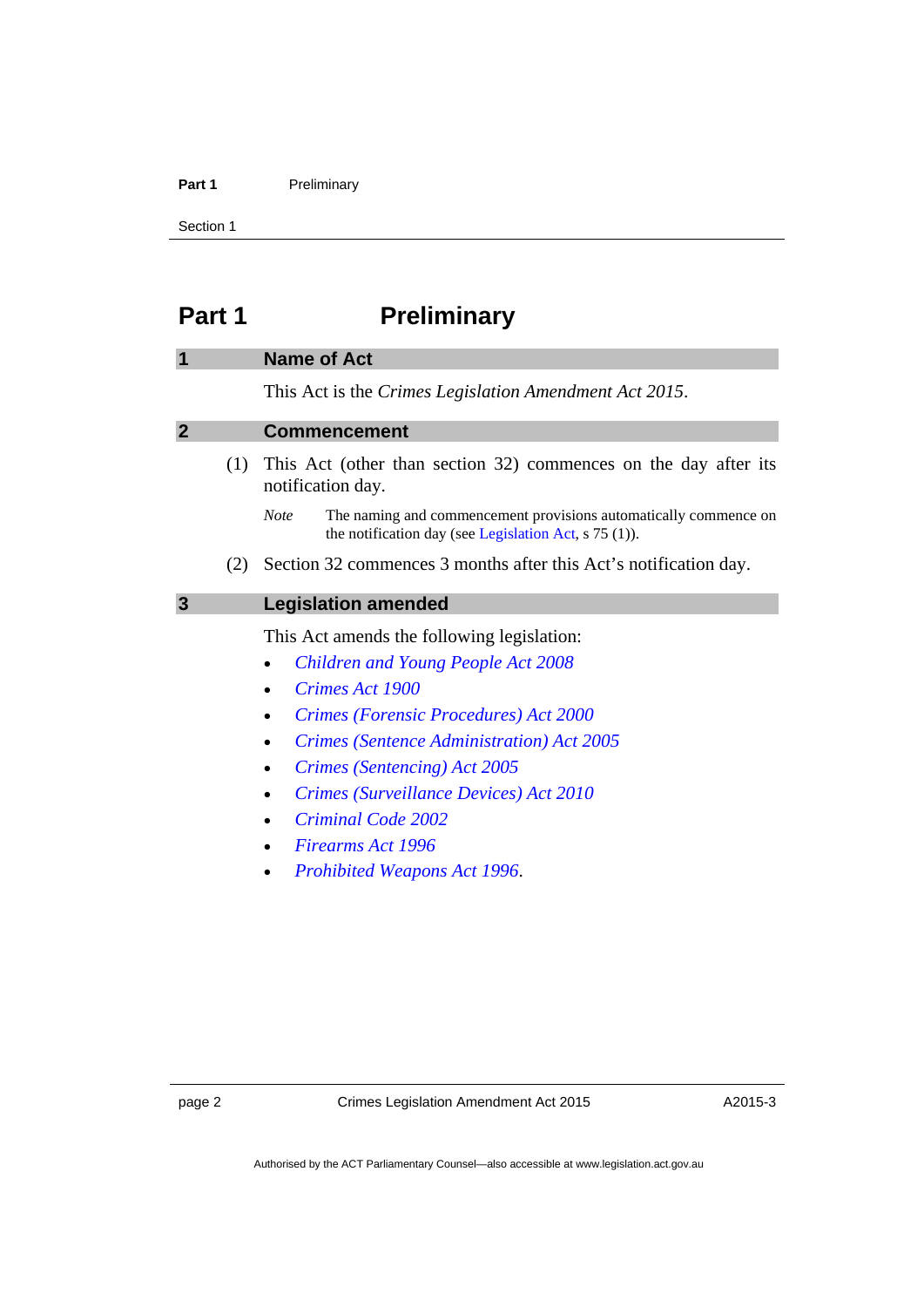# <span id="page-6-0"></span>**Part 2 Children and Young People Act 2008**

#### <span id="page-6-1"></span>**4 Orders to bring young detainee before court etc Section 102 (2), new note**

#### *insert*

*Note* A court may also order the director-general to bring a young detainee before the court in a civil proceeding if the young detainee consents (see s 876A).

#### <span id="page-6-2"></span>**5 New section 876A**

*insert* 

## **876A Power of court to bring young detainee before it—civil proceeding**

- (1) For a civil proceeding, a court may order the director-general to bring a young detainee in a detention place before the court, if the young detainee consents, and to return the young detainee to the detention place in accordance with the order.
- (2) In this section:

*civil proceeding*—see the *[Evidence Act 2011](http://www.legislation.act.gov.au/a/2011-12)*, dictionary, part 1.

*court* includes the ACAT.

A2015-3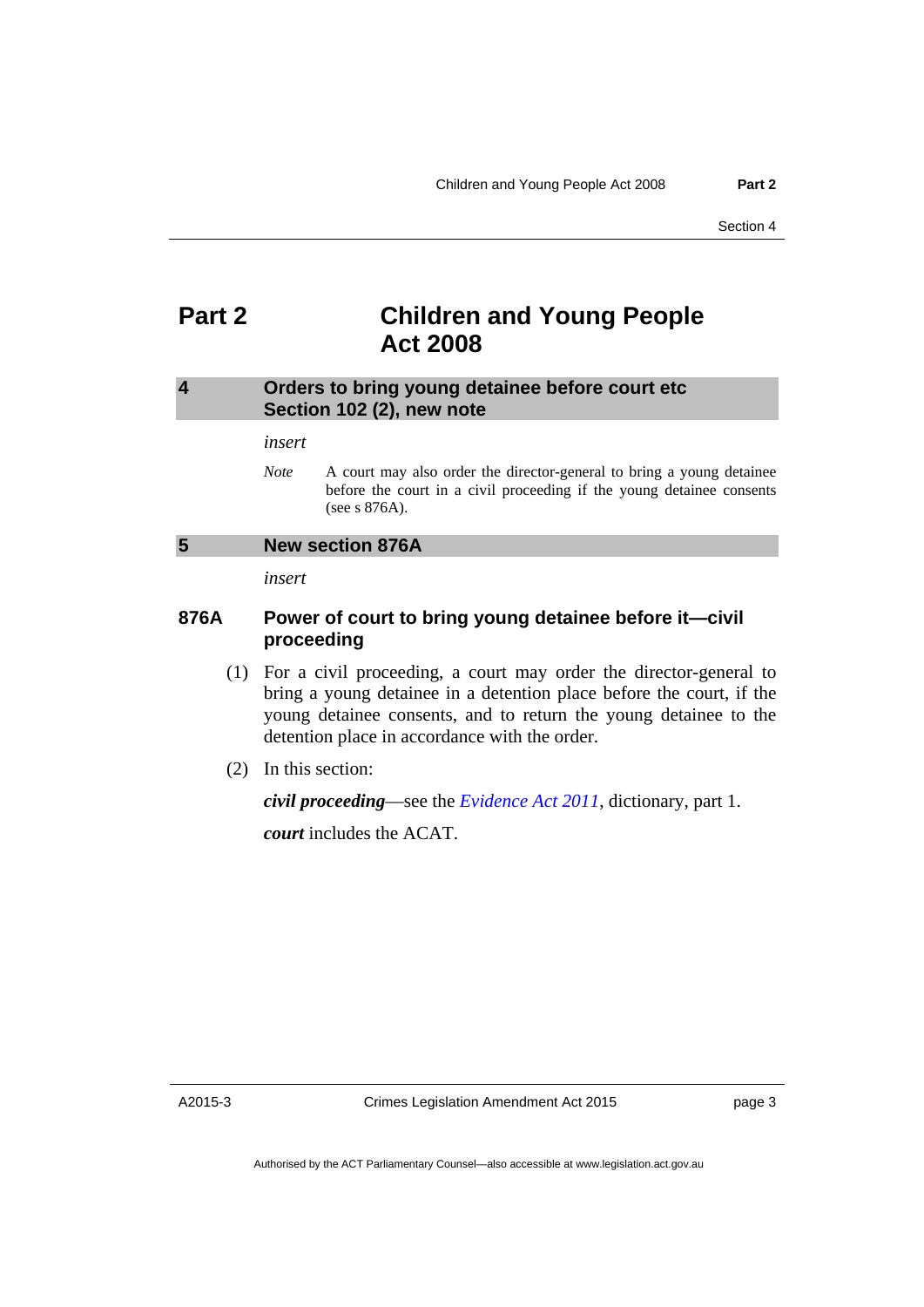#### **Part 3** Crimes Act 1900

Section 6

# <span id="page-7-0"></span>**Part 3 Crimes Act 1900**

### <span id="page-7-1"></span>**6 Offences against Act—application of Criminal Code etc Section 7A, note 1**

*insert* 

s 61B (Intimate observations or capturing visual data etc)

<span id="page-7-2"></span>

*insert* 

### **61B Intimate observations or capturing visual data etc**

- (1) A person (the *offender*) commits an offence if—
	- (a) the offender—
		- (i) observes another person with the aid of a device; or
		- (ii) captures visual data of another person; and
	- (b) a reasonable person would, in all the circumstances, consider the observing or capturing of visual data to be—
		- (i) an invasion of privacy; and
		- (ii) indecent.

Maximum penalty: 200 penalty units, imprisonment for 2 years or both.

- (2) Strict liability applies to subsection (1) (b) (i).
- (3) Absolute liability applies to subsection (1) (b) (ii).
- (4) It is a defence to a prosecution for an offence against subsection (1) if the defendant proves that the defendant—
	- (a) believed on reasonable grounds that the other person consented to the defendant observing or capturing visual data of the other person; or

page 4 Crimes Legislation Amendment Act 2015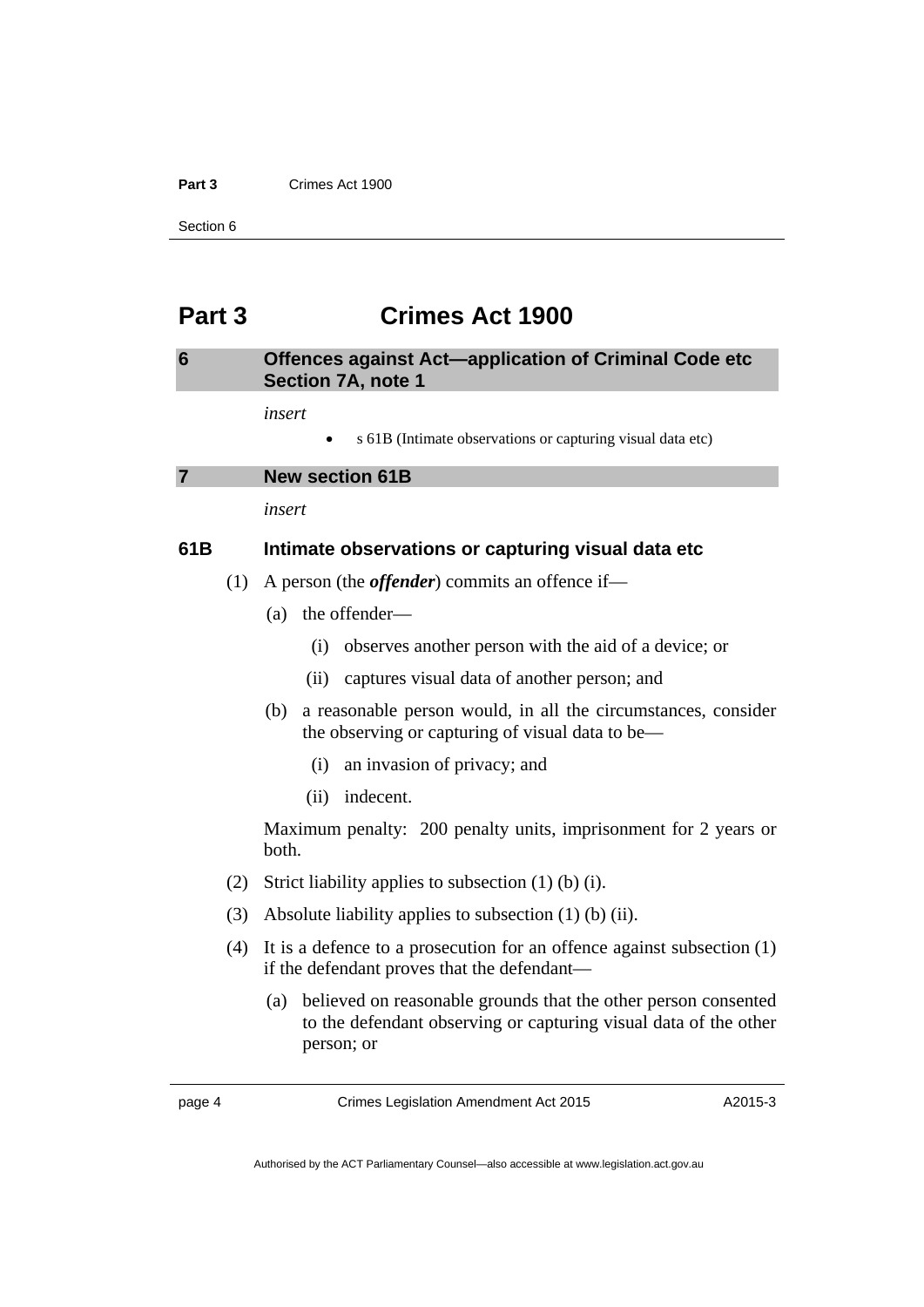- (b) did not know, and could not reasonably be expected to have known, that the observing or capturing of visual data of the other person was without consent.
- *Note* The defendant has a legal burden in relation to the matters mentioned in s (4) (see [Criminal Code](http://www.legislation.act.gov.au/a/2002-51), s 59).
- (5) A person (the *offender*) commits an offence if—
	- (a) the offender observes with the aid of a device or captures visual data of—
		- (i) another person's genital or anal region; or
		- (ii) for a female or a transgender or intersex person who identifies as a female—the breasts; and

#### **Example**

using a mobile phone to take photos of a woman's underwear under her skirt or down the front of her blouse

- *Note* An example is part of the Act, is not exhaustive and may extend, but does not limit, the meaning of the provision in which it appears (see [Legislation Act,](http://www.legislation.act.gov.au/a/2001-14) s 126 and s 132).
- (b) a reasonable person would, in all the circumstances, consider the observing or capturing of visual data to be an invasion of privacy.

Maximum penalty: 200 penalty units, imprisonment for 2 years or both.

- (6) Strict liability applies to subsection (5) (b).
- (7) It is a defence to a prosecution for an offence against subsection (5) if the defendant proves that the defendant—
	- (a) believed on reasonable grounds that the other person consented to the defendant observing or capturing visual data of the other person's genital or anal region or breasts; or

A2015-3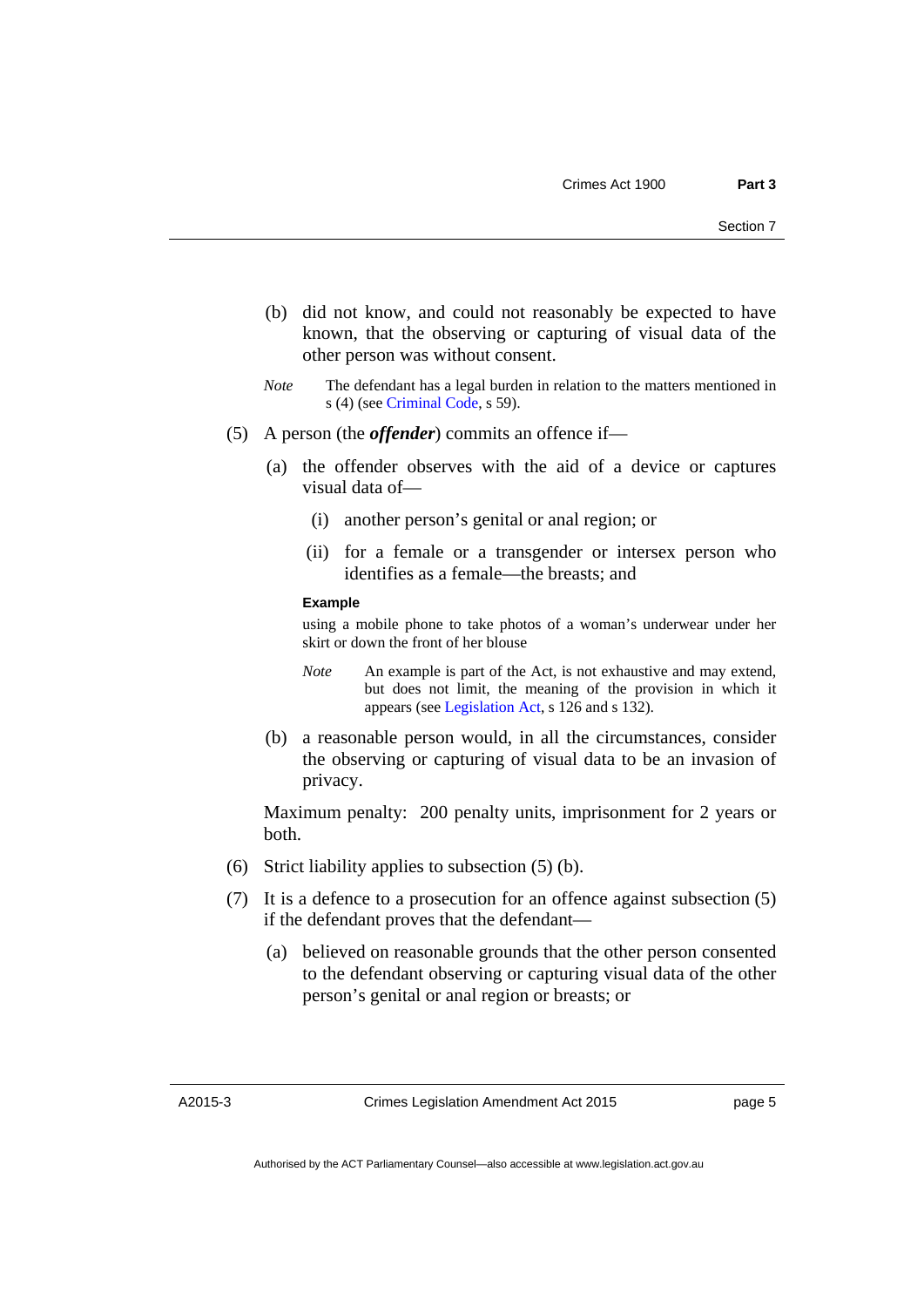- (b) did not know, and could not reasonably be expected to have known, that the observing or capturing of visual data of the other person's genital or anal region or breasts was without consent.
- *Note* The defendant has a legal burden in relation to the matters mentioned in s (7) (see [Criminal Code](http://www.legislation.act.gov.au/a/2002-51), s 59).
- (8) Subsections (1) and (5) do not apply to—
	- (a) an observation made by viewing data that was previously captured; or
	- (b) an observation or capturing of visual data—
		- (i) by a law enforcement officer acting reasonably in the performance of the officer's duty; or
		- (ii) by a licensed security provider acting reasonably in carrying on a security activity authorised under the security provider's licence; or
		- (iii) of a child or other person incapable of giving consent in circumstances in which a reasonable person would regard the observing or capturing of visual data as acceptable; or

#### **Example**

taking a photograph or movie of a naked newborn relative

(iv) for a scientific, medical or educational purpose; or

#### **Example**

a patient consents to her doctor taking an image of a mole on her breast for the purpose of showing another doctor for a second opinion about the mole

- (v) by a person in the course of reasonably protecting premises owned by the person; or
- (vi) in circumstances or for a purpose prescribed by regulation.

page 6 Crimes Legislation Amendment Act 2015

Authorised by the ACT Parliamentary Counsel—also accessible at www.legislation.act.gov.au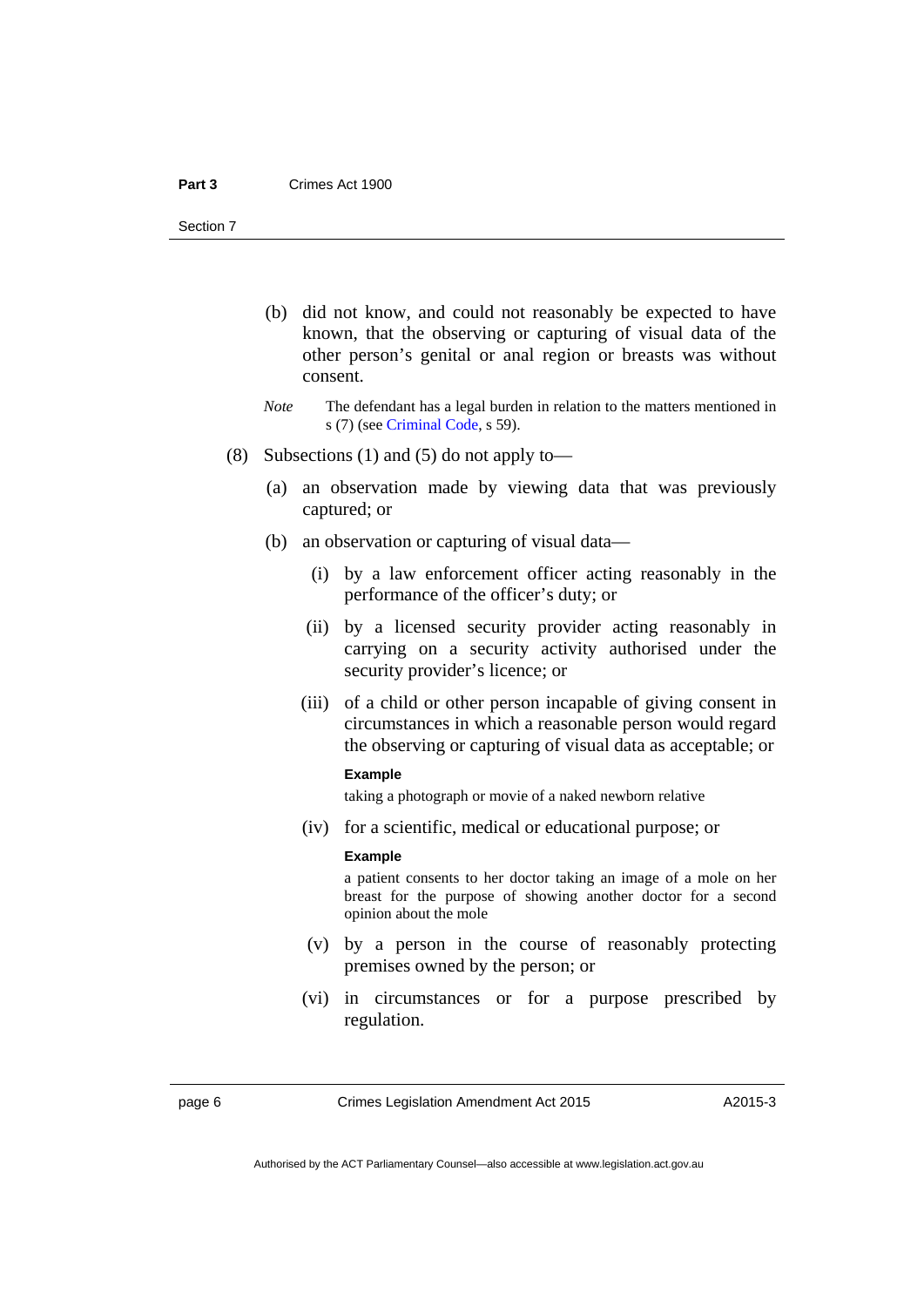- (9) Nothing in subsection (8) prevents a person being found guilty of an offence under or because of the [Criminal Code](http://www.legislation.act.gov.au/a/2002-51), part 2.4 (Extensions of criminal responsibility).
- (10) In this section:

*breasts*, of a female or a transgender or intersex person who identifies as a female, means the person's breasts whether covered by underwear or bare.

*capture visual data*—a person *captures visual data* of another person if the person captures moving or still images of the other person by a camera or any other means in such a way that—

- (a) a recording is made of the images; or
- (b) the images are capable of being transmitted in real time with or without retention or storage in a physical or electronic form; or
- (c) the images are otherwise capable of being distributed.

*device* does not include spectacles, contact lenses or a similar device when used by someone with impaired sight to overcome the impairment.

*genital or anal region*, of a person, means the person's genital or anal region whether covered by underwear or bare.

*law enforcement officer* means—

- (a) a police officer; or
- (b) a member of the staff of the Australian Crime Commission established by the *[Australian Crime Commission Act 2002](http://www.comlaw.gov.au/Series/C2004A02905)* (Cwlth).

*licensed security provider* means a person who holds a licence under the *[Security Industry Act 2003](http://www.legislation.act.gov.au/a/2003-4)*.

*security activity*—see the *[Security Industry Act 2003](http://www.legislation.act.gov.au/a/2003-4)*, section 7.

A2015-3

Crimes Legislation Amendment Act 2015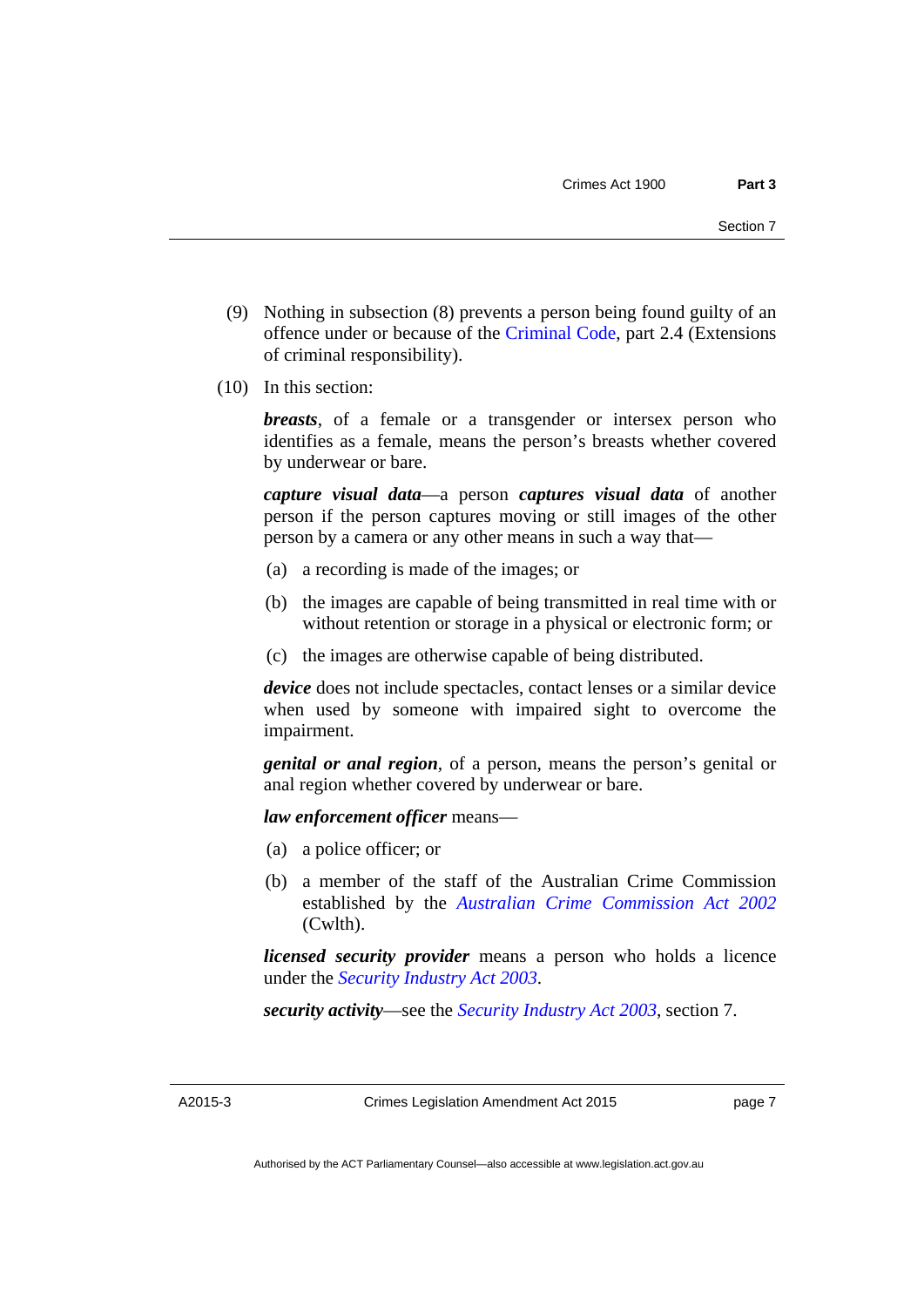# <span id="page-11-0"></span>**Part 4 Crimes (Forensic Procedures) Act 2000**

### <span id="page-11-1"></span>**8 Interview friend Section 16 (1)**

*substitute* 

- (1) This section applies to a suspect, serious offender or volunteer who is—
	- (a) a child; or
	- (b) an incapable person; or
	- (c) an Aboriginal or Torres Strait Islander person.

#### <span id="page-11-2"></span>**9 Securing the presence of suspects at hearings—suspect not in custody Section 37 (1)**

*substitute* 

- (1) If the suspect is not in custody, the Magistrates Court may, on the application of a police officer, issue—
	- (a) a summons for the appearance of the suspect at the hearing of the application; or
	- (b) a warrant for the arrest of the suspect to bring the suspect before the court for the hearing of the application.

#### <span id="page-11-3"></span>**10 Section 37 (3) and (4)**

*omit* 

magistrate

*substitute* 

Magistrates Court

page 8 Crimes Legislation Amendment Act 2015

A2015-3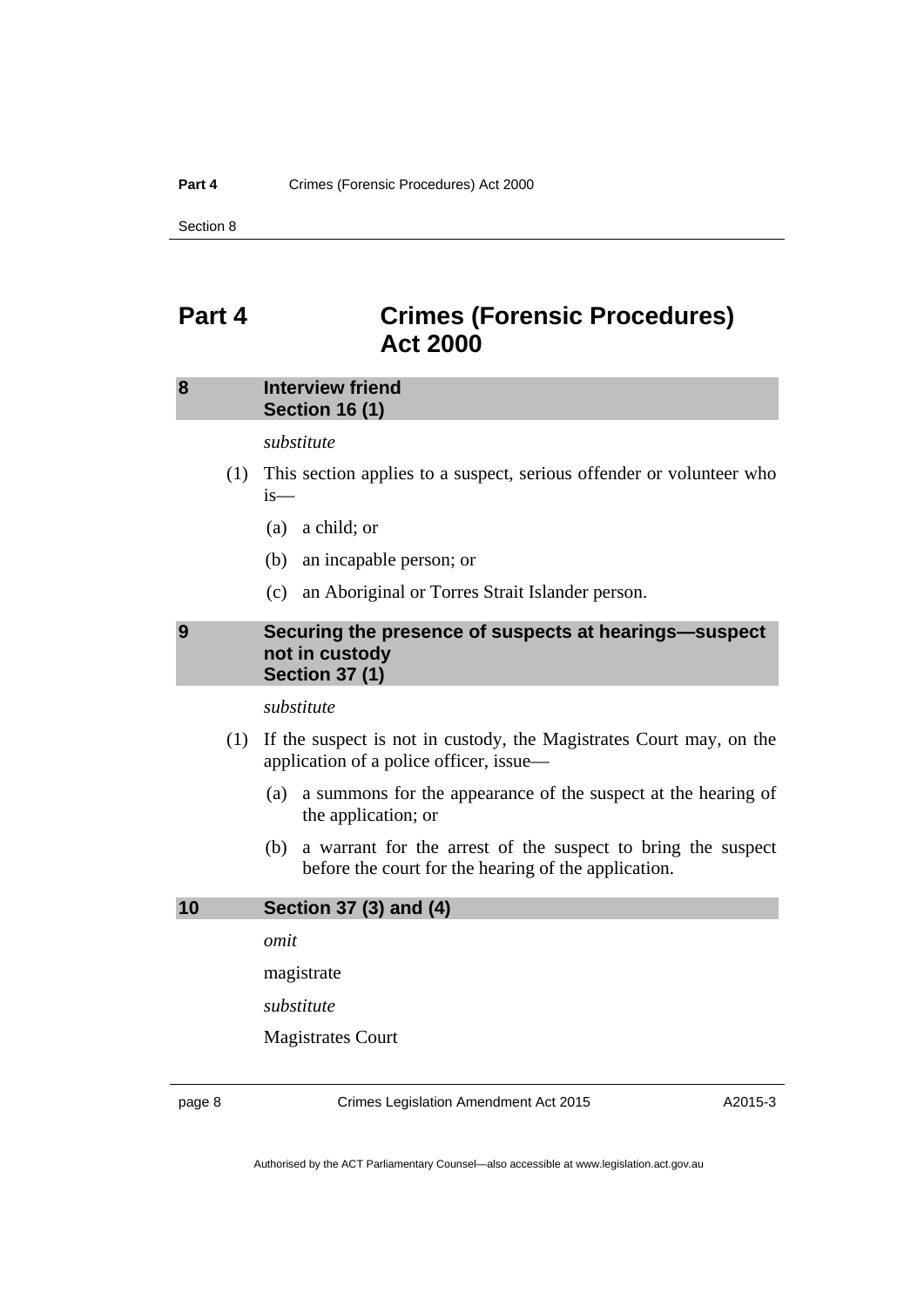# <span id="page-12-0"></span>**11 Procedure at hearing of application for order Section 38 (3)**

*omit* 

or incapable person

*substitute* 

, incapable person or Aboriginal or Torres Strait Islander person

# <span id="page-12-1"></span>**12 Action to be taken on making of orders Section 39 (1) (d)**

*omit* 

or incapable person

*substitute* 

, incapable person or Aboriginal or Torres Strait Islander person

# <span id="page-12-2"></span>**13 Applications for interim orders Section 42 (5)**

*omit* 

or incapable person

*substitute* 

, incapable person or Aboriginal or Torres Strait Islander person

A2015-3

Crimes Legislation Amendment Act 2015

page 9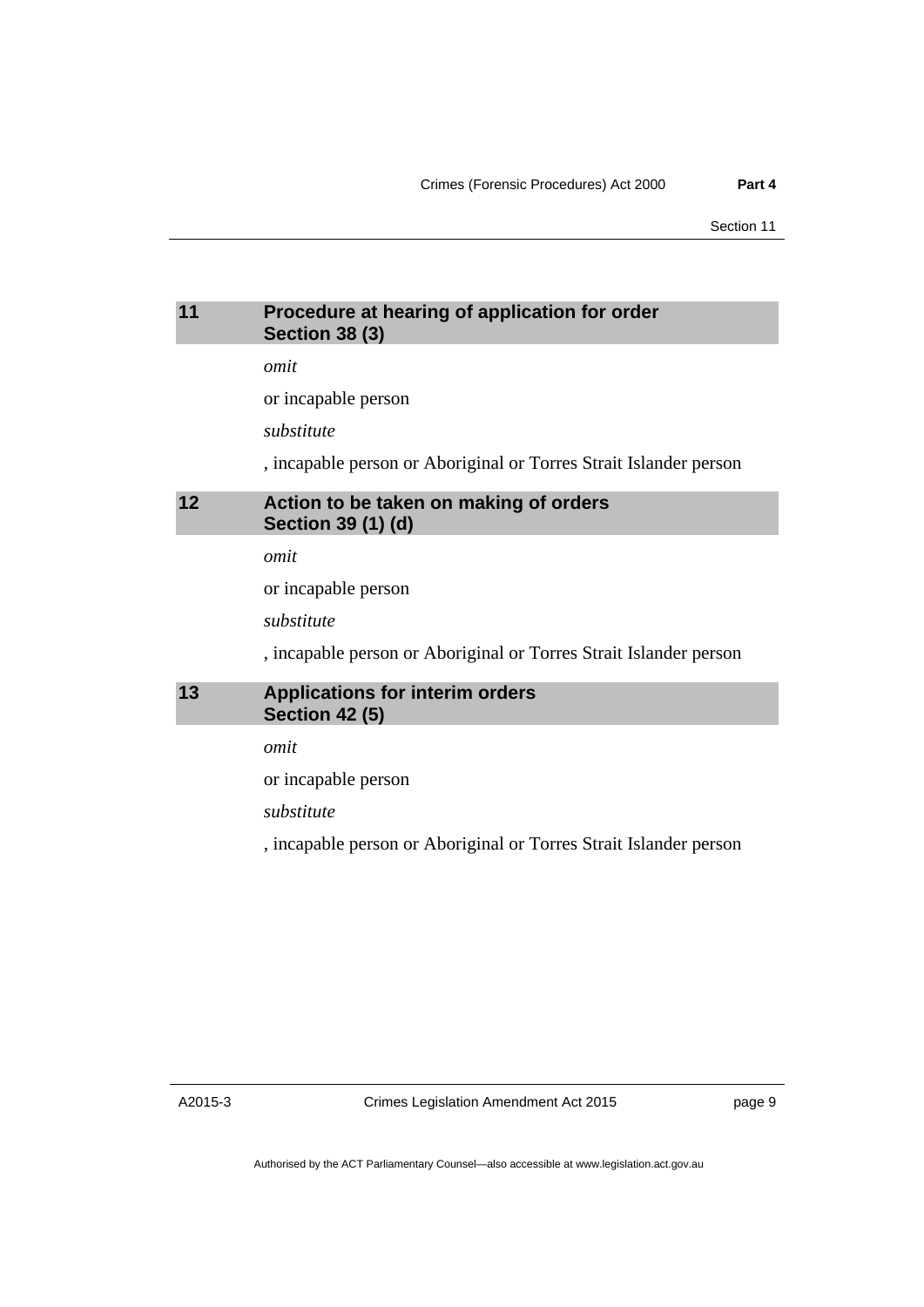#### <span id="page-13-0"></span>**14 Rules for carrying out forensic procedures—transgender and intersex people Section 49B (3)**

*omit* 

or incapable person

*substitute* 

, incapable person or Aboriginal or Torres Strait Islander person

#### <span id="page-13-1"></span>**15 Section 54**

*substitute* 

### **54 Sex of person carrying out or helping carry out forensic procedures**

- (1) If a forensic procedure is to be carried out on a relevant person, the person carrying it out, and anyone asked under section 55 to help carry it out, must, if practicable, be of the same sex as the relevant person.
- (2) Subsection (1) does not apply—
	- (a) to the taking of a handprint, fingerprint, footprint or toeprint; or
	- (b) to any other non-intimate forensic procedure that may be carried out without—
		- (i) touching the relevant person; or
		- (ii) requiring the relevant person to remove any clothing (other than his or her overcoat, coat, jacket, gloves, socks, shoes and hat); or
	- (c) if the relevant person consents to a person other than a person of the same sex as the relevant person carrying out, or helping to carry out, the forensic procedure.

page 10 Crimes Legislation Amendment Act 2015

A2015-3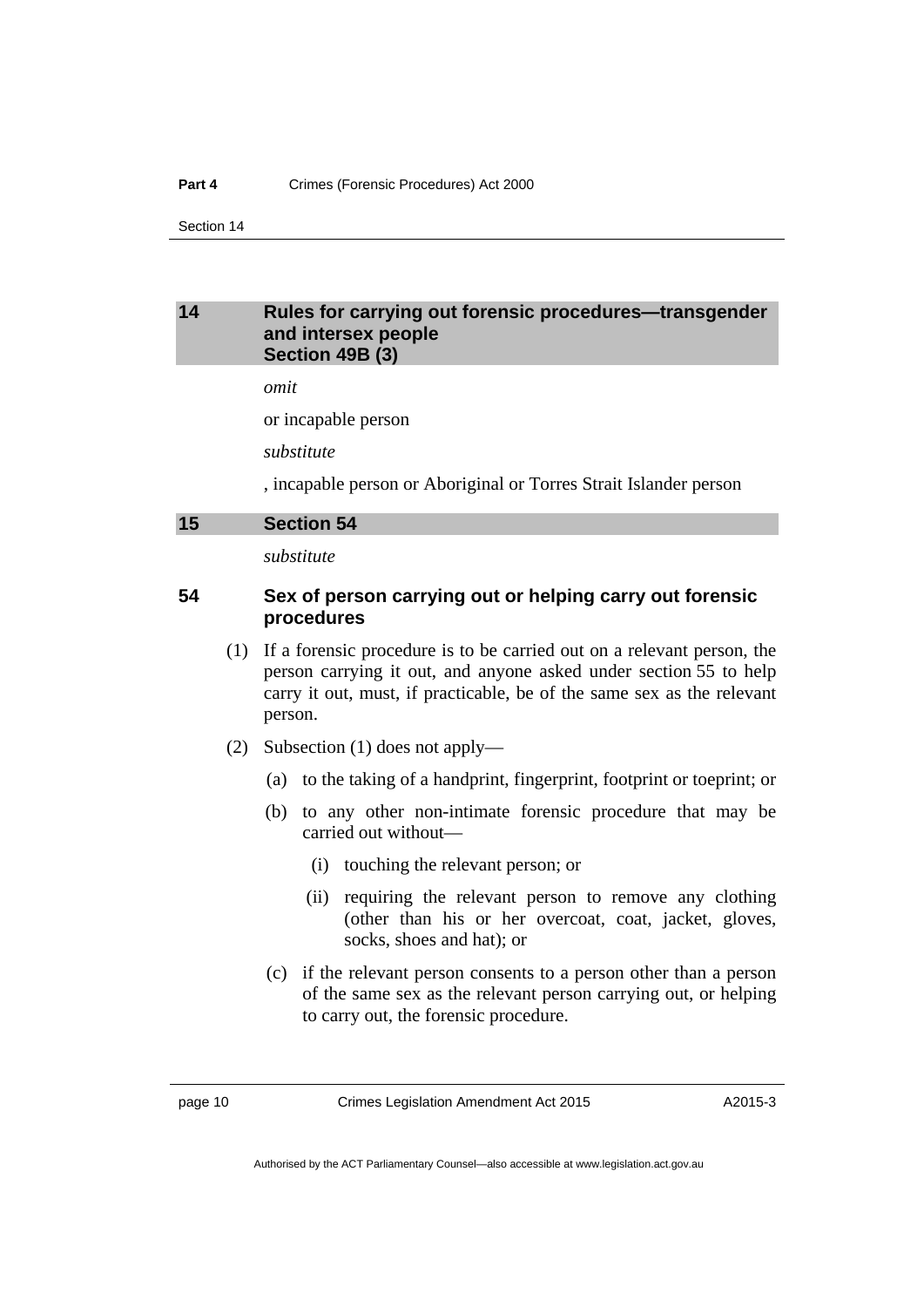- (3) If the person on whom a forensic procedure is to be carried out is a volunteer—
	- (a) the volunteer may ask that a person other than a person of the same sex as the volunteer carry out, or help carry out, the procedure; and
	- (b) if practicable, any such request must be complied with, despite subsection  $(1)$ .
- (4) However, if the relevant person is a child—
	- (a) the person carrying out the forensic procedure must ask the child, before the procedure is carried out, if the child wants a person of a particular sex to carry out, or help carry out, the procedure; and
	- (b) if the child asks for a person of a particular sex to carry out, or help carry out, the forensic procedure, a person of that sex must, if practicable, carry out, or help carry out, the procedure.

# <span id="page-14-0"></span>**16 Presence of interview friend or lawyer while forensic procedure is carried out Section 57 (1) and (3)**

*omit* 

or incapable person

*substitute* 

, incapable person or Aboriginal or Torres Strait Islander person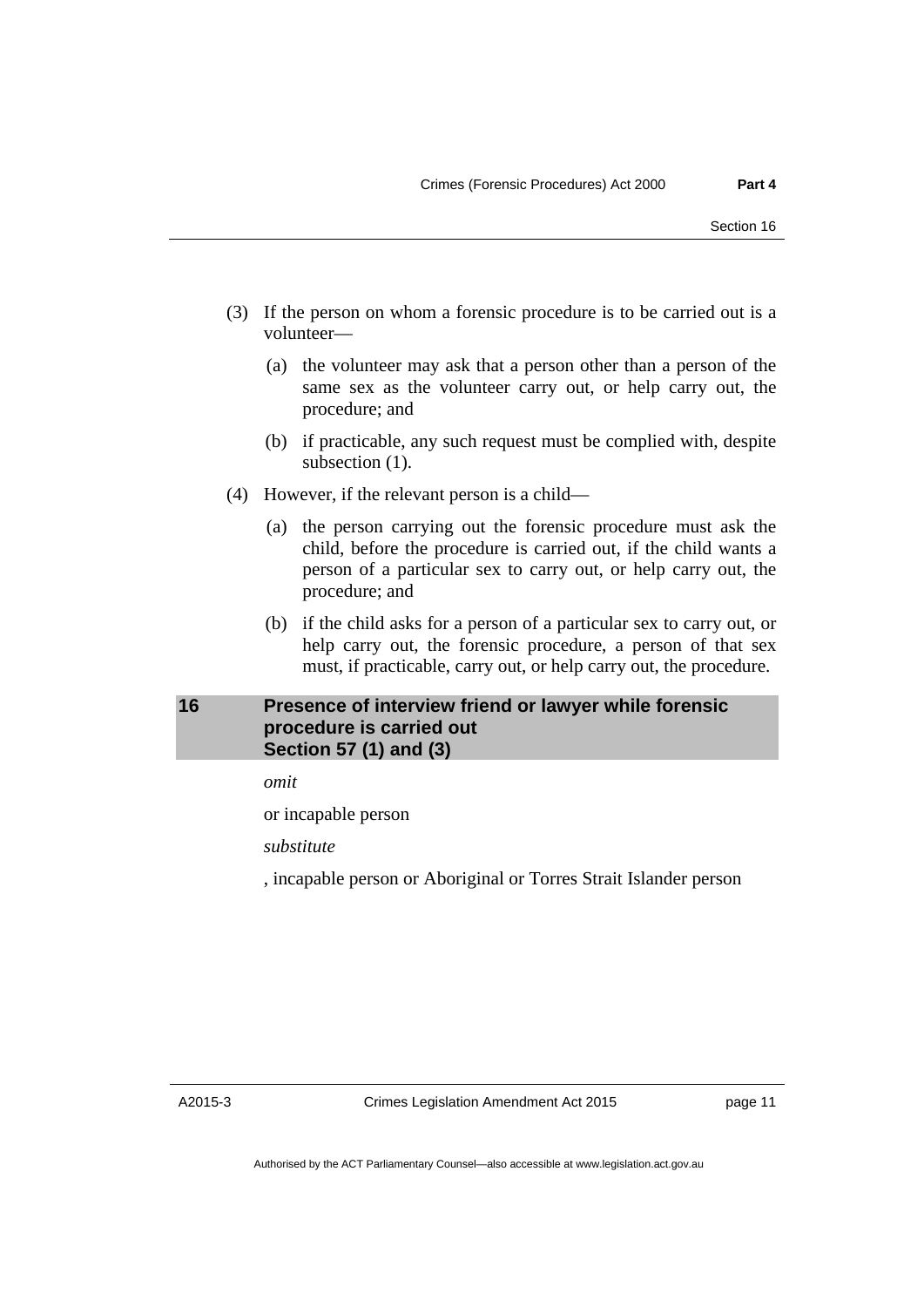#### **Part 4** Crimes (Forensic Procedures) Act 2000

Section 17

## <span id="page-15-0"></span>**17 Securing the presence of serious offender at hearing offender in custody Section 77A (2)**

*omit* 

A magistrate

*substitute* 

The Magistrates Court

# <span id="page-15-1"></span>**18 Securing the presence of serious offender at hearing offender not in custody Section 77B (2)**

*omit* 

A magistrate

*substitute* 

The Magistrates Court

#### <span id="page-15-2"></span>**19 Section 77B (4) and (5)**

*omit* 

magistrate

*substitute* 

Magistrates Court

page 12 Crimes Legislation Amendment Act 2015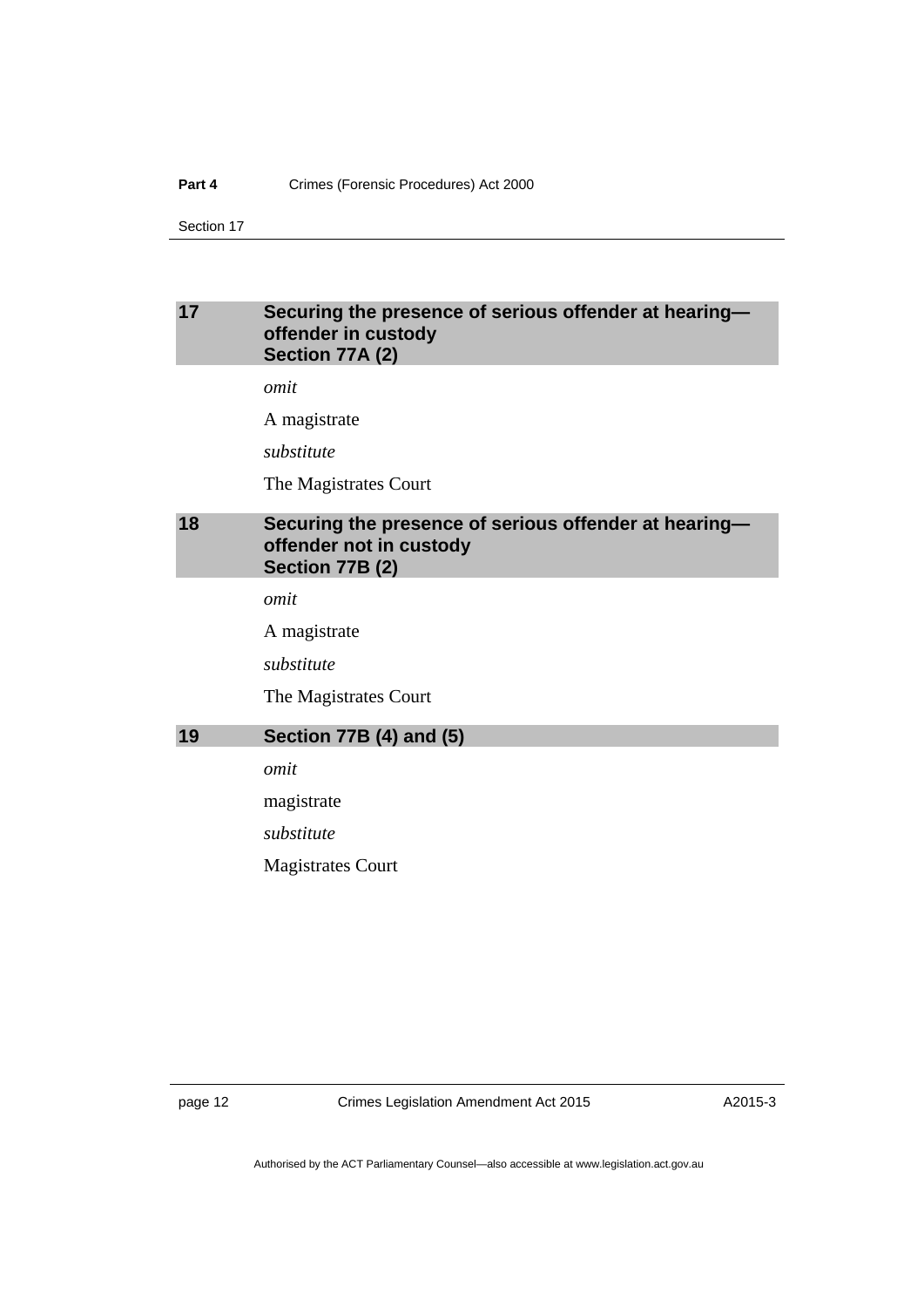# <span id="page-16-2"></span><span id="page-16-1"></span><span id="page-16-0"></span>**20 Procedure at hearing of application for order Section 77C (3)**  *omit*  or incapable person *substitute*  , incapable person or Aboriginal or Torres Strait Islander person **21 Section 77C (5)**  *omit*  magistrate *substitute*  court **22 Section 77C (6)**  *omit*  A magistrate *substitute*  The court **23 Powers of lawyers and interview friends Section 103 (1) (b)**  *omit*  or incapable person *substitute*  , incapable person or Aboriginal or Torres Strait Islander person

<span id="page-16-3"></span>Crimes Legislation Amendment Act 2015

page 13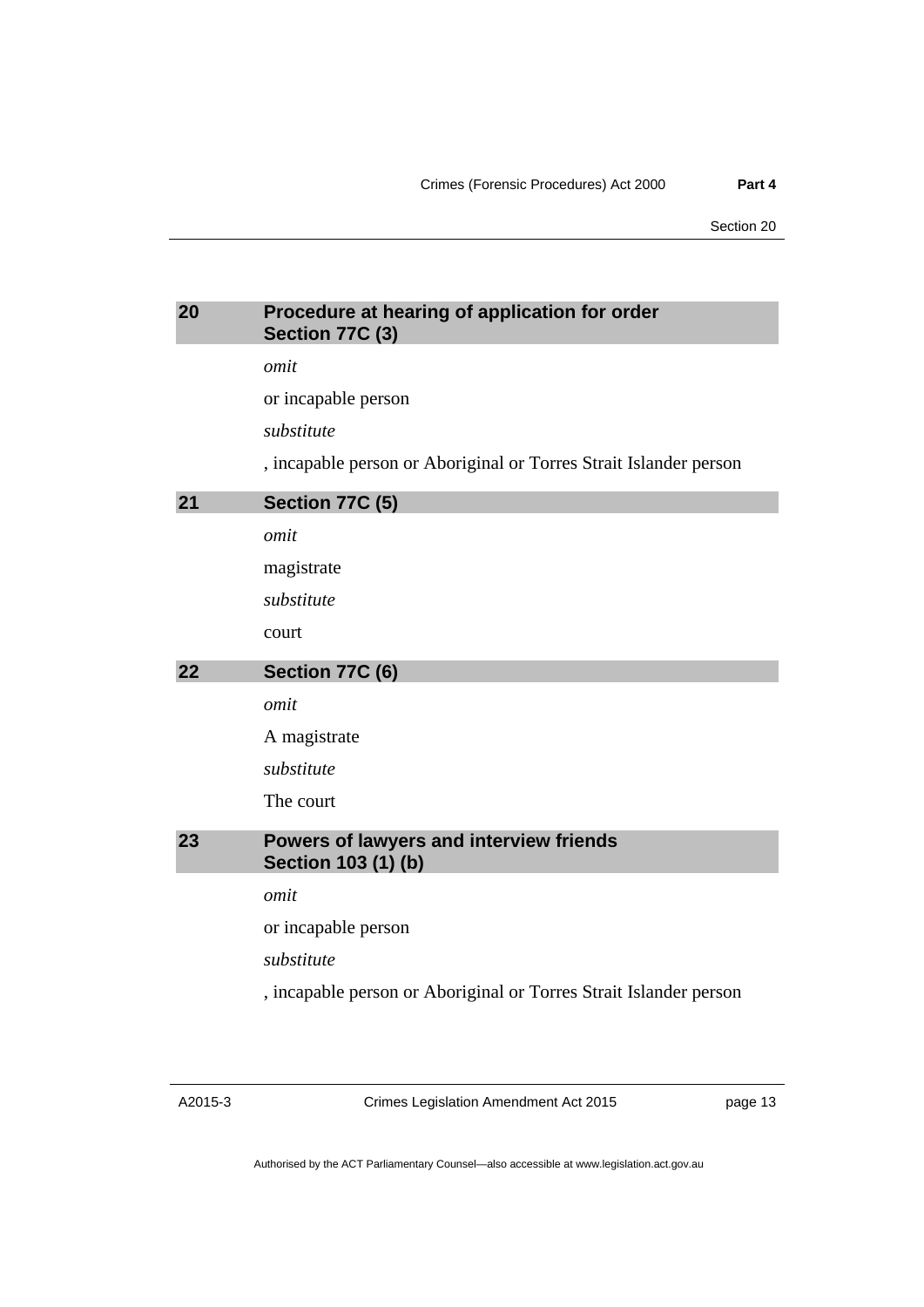#### **Part 4** Crimes (Forensic Procedures) Act 2000

Section 24

## <span id="page-17-0"></span>**24 Obligation of investigating police officers relating to electronic recordings Section 104 (2) (b)**

*omit* 

or incapable person

*substitute* 

, incapable person or Aboriginal or Torres Strait Islander person

## <span id="page-17-1"></span>**25 Dictionary, new definition of** *Aboriginal or Torres Strait Islander person*

#### *insert*

*Aboriginal or Torres Strait Islander person* means a person who—

- (a) is a descendant of an Aboriginal person or Torres Strait Islander person; and
- (b) identifies as an Aboriginal person or Torres Strait Islander person.

page 14 Crimes Legislation Amendment Act 2015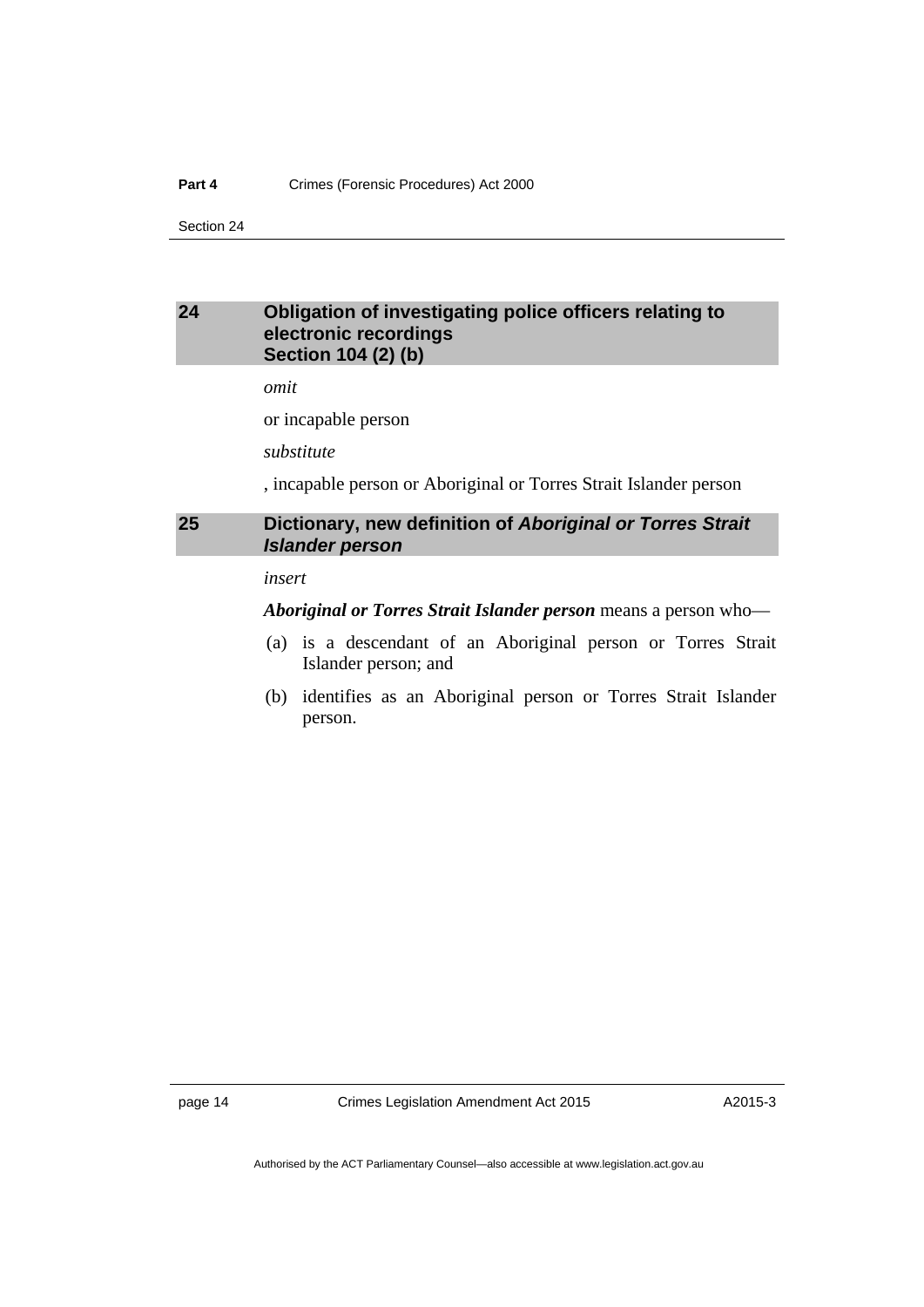# <span id="page-18-0"></span>**Part 5 Crimes (Sentence Administration) Act 2005**

### <span id="page-18-1"></span>**26 Board may reject parole application without inquiry Section 122 (2), new example**

*before the examples, insert* 

#### **Example of when board might be satisfied application is frivolous, vexatious or misconceived**

The board previously rejected an application because the offender's proposed accommodation after release was unsuitable. The offender's later application proposes the same unsuitable accommodation without including new information or new reasons.

A2015-3

Crimes Legislation Amendment Act 2015

page 15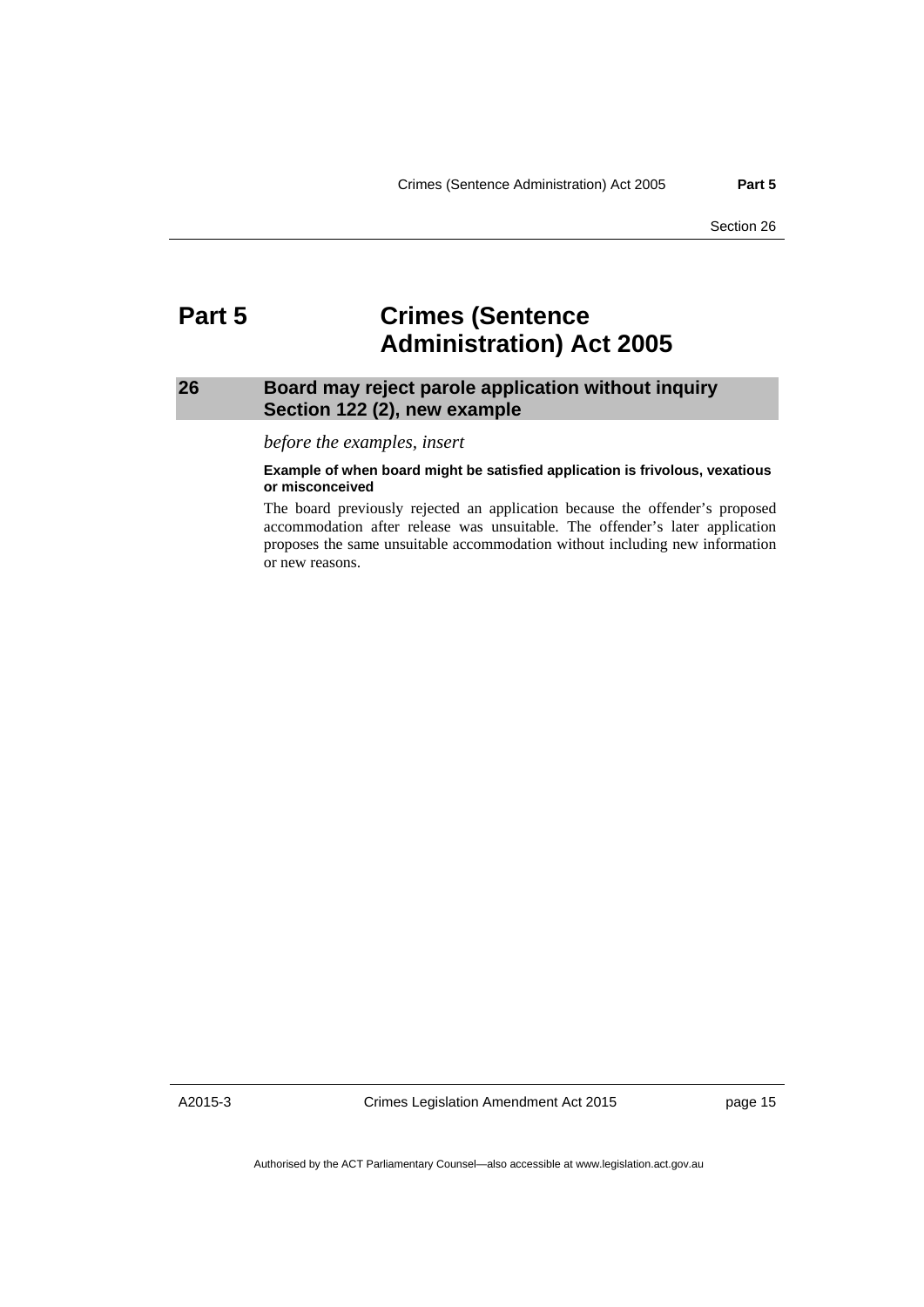#### Part 6 **Crimes (Sentencing)** Act 2005

Section 27

# <span id="page-19-0"></span>**Part 6 Crimes (Sentencing) Act 2005**

## <span id="page-19-1"></span>**27 Victim impact statements—form and contents New section 51 (5A)**

*insert* 

(5A) The statement may contain photographs, drawings or other images.

# <span id="page-19-2"></span>**28 Meaning of** *supervision condition*  **Section 133U (2), definition of** *director-general***, paragraph (b)**

#### *substitute*

 (b) in any other case—the director-general responsible, under the *[Crimes \(Sentence Administration\) Act 2005](http://www.legislation.act.gov.au/a/2005-59)*, for the administration of the good behaviour order to which the direction relates.

# <span id="page-19-3"></span>**29 Meaning of** *accommodation order* **Section 133Y (2), definition of** *director-general***, paragraph (b)**

*substitute* 

 (b) in any other case—the director-general responsible, under the *[Crimes \(Sentence Administration\) Act 2005](http://www.legislation.act.gov.au/a/2005-59)*, for the young offender to whom the direction relates.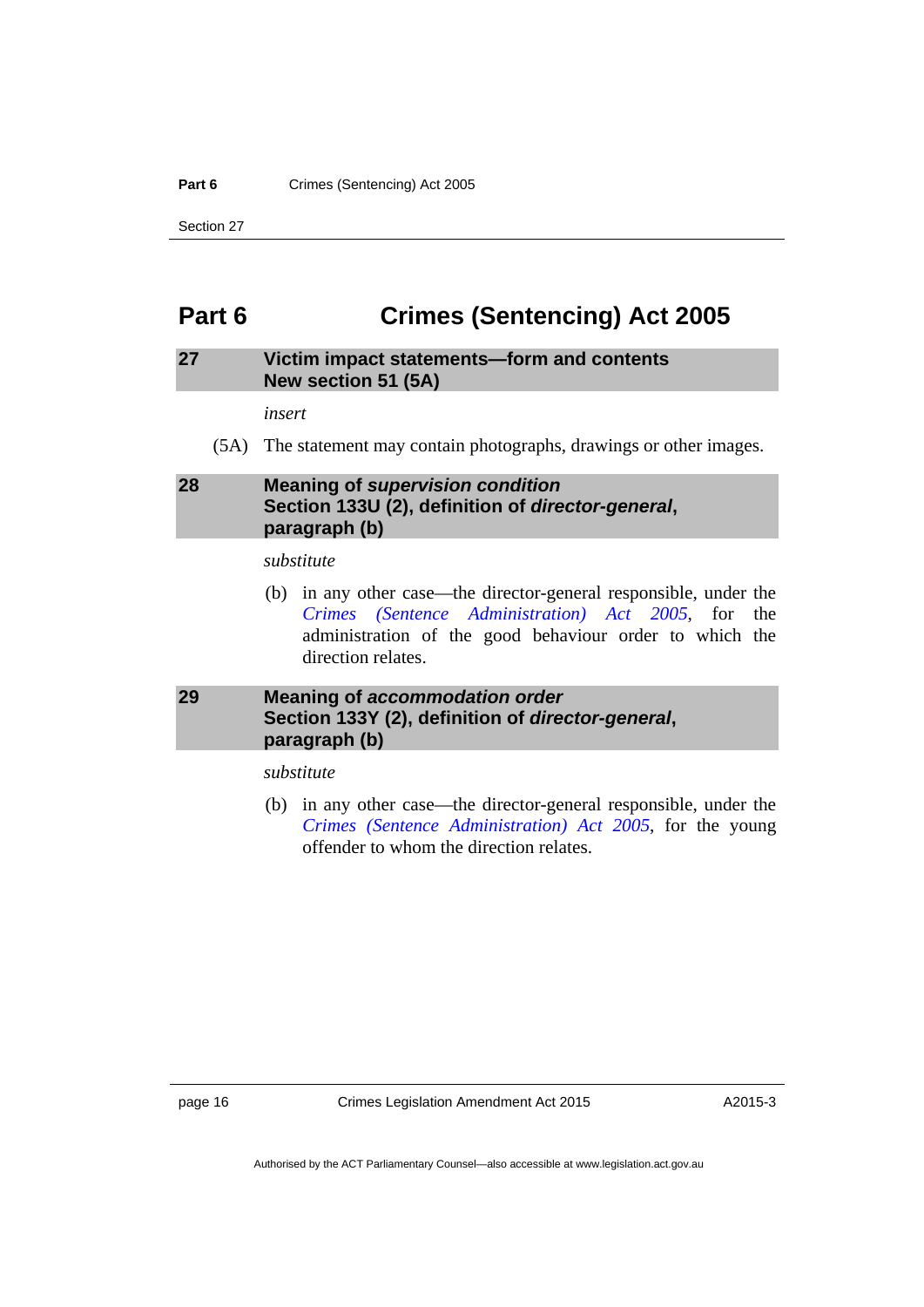# <span id="page-20-0"></span>**Part 7 Crimes (Surveillance Devices) Act 2010**

# <span id="page-20-1"></span>**30 What must a retrieval warrant contain? New section 22 (4)**

*insert* 

 (4) Unless sooner executed or revoked, a retrieval warrant remains in force for the period stated in the warrant.

A2015-3

Crimes Legislation Amendment Act 2015

page 17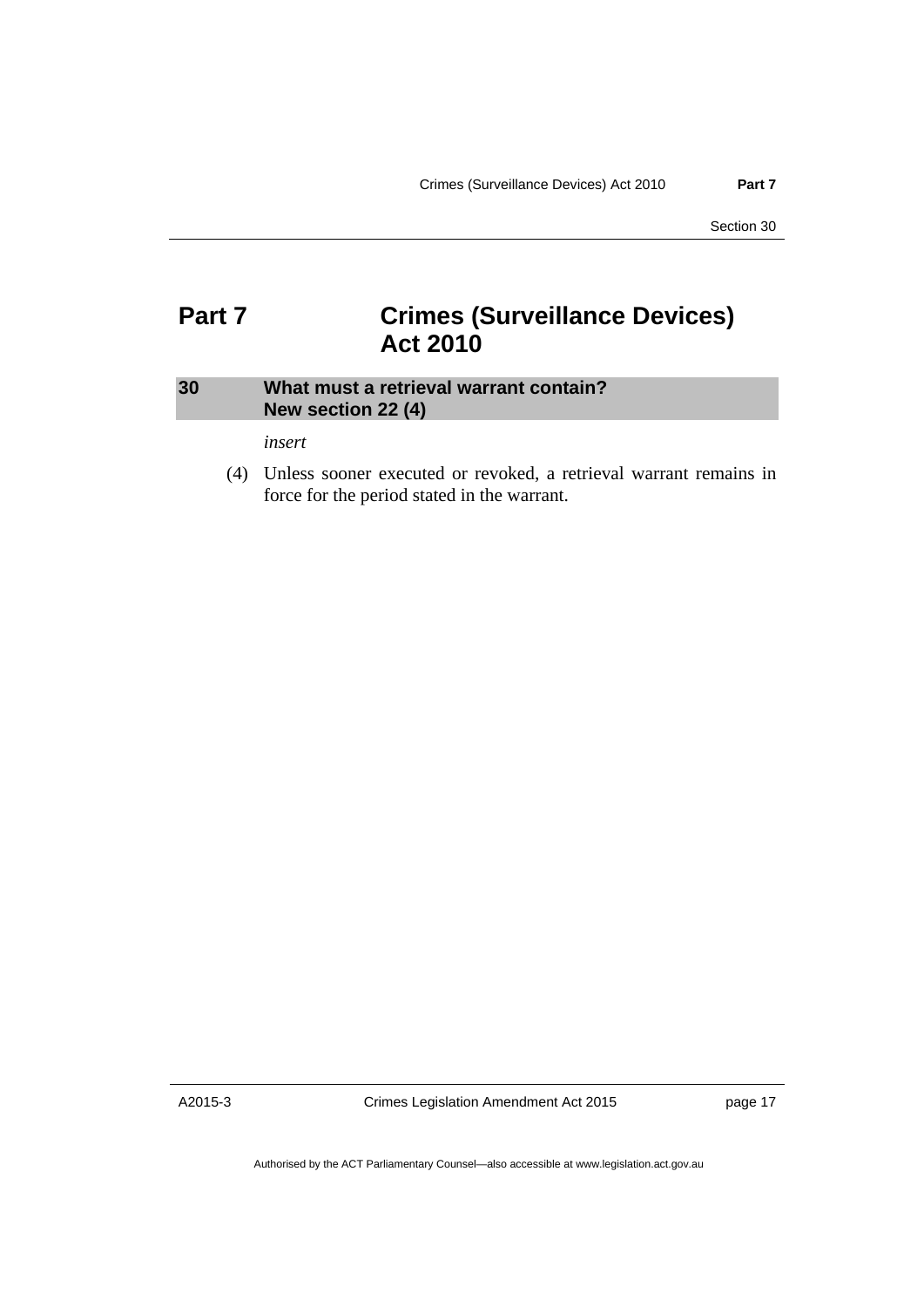#### **Part 8** Criminal Code 2002

Section 31

# <span id="page-21-0"></span>**Part 8 Criminal Code 2002**

<span id="page-21-1"></span>

| 31 | False statement by officer of body<br>Section 351 (1) (a) |
|----|-----------------------------------------------------------|
|    | omit                                                      |
|    | particular; or                                            |
|    | substitute                                                |
|    | particular; and                                           |
| 32 | New part 6.4A                                             |
|    | insert                                                    |

# <span id="page-21-2"></span>**Part 6.4A Display of drug pipes**

### **621A Display of drug pipes**

 (1) An occupier of a retail or wholesale outlet commits an offence if the occupier displays to customers at the outlet a drug pipe within, or adjacent to, the outlet.

Maximum penalty: 50 penalty units.

(2) In this section:

### *drug pipe*—

- (a) means—
	- (i) a device, or components that together make a device, for the purpose or apparent purpose of smoking, or drawing or inhaling smoke or fumes from, a controlled drug; or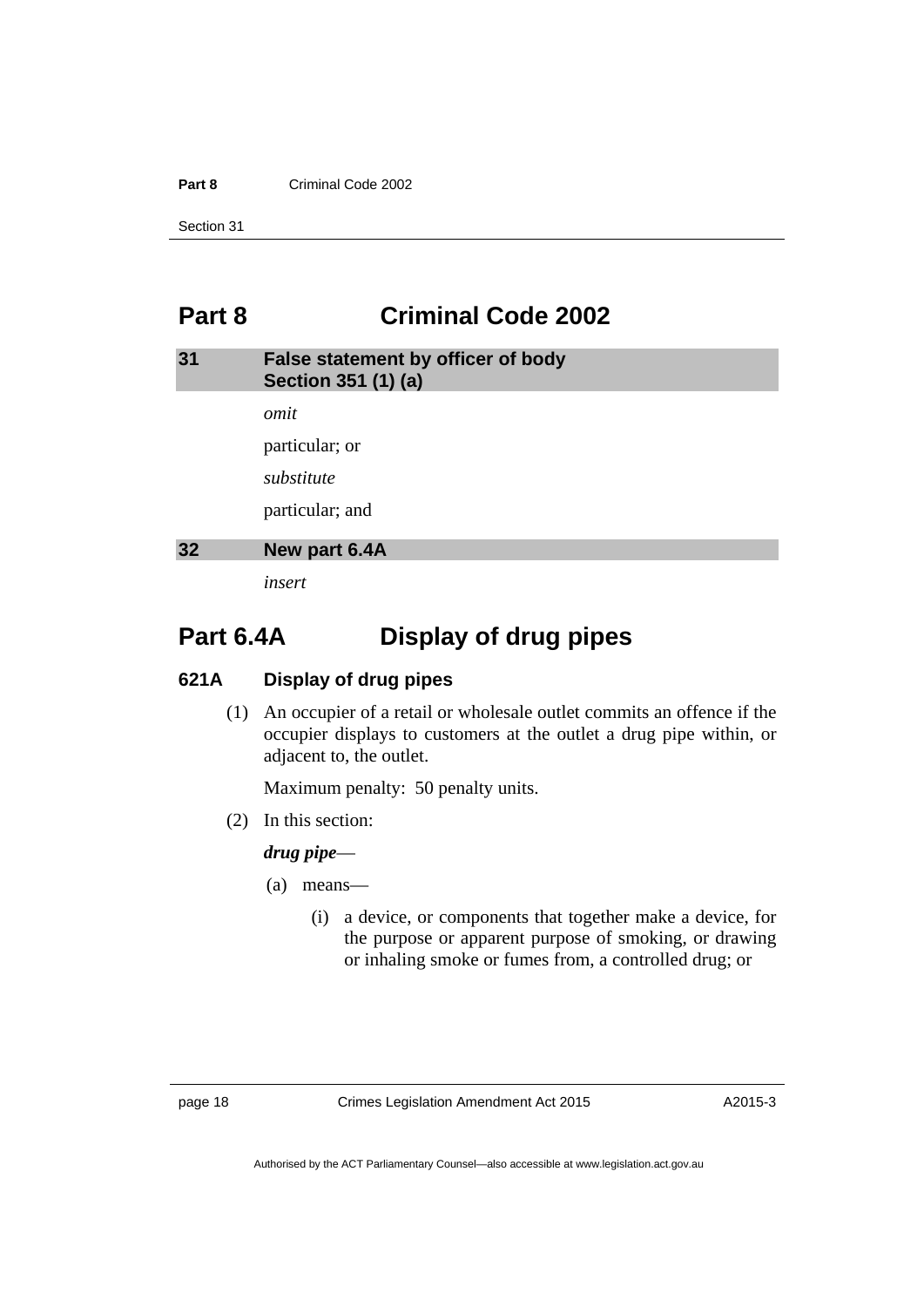- (ii) a device that is intended to be used for the purpose or apparent purpose of smoking, or drawing or inhaling smoke or fumes from, a controlled drug, but that requires an adjustment or modification to be used for that purpose; and
- (b) includes a device commonly known as—
	- (i) a hash pipe; or
	- (ii) an ice pipe; or
	- (iii) a bong.

*occupier*, of retail or wholesale outlet, means a person having the management or control, or otherwise being in charge, of the outlet.

*retail outlet* means premises where goods are for sale by retail.

*wholesale outlet* means premises where goods are available for sale exclusively by wholesale.

A2015-3

Crimes Legislation Amendment Act 2015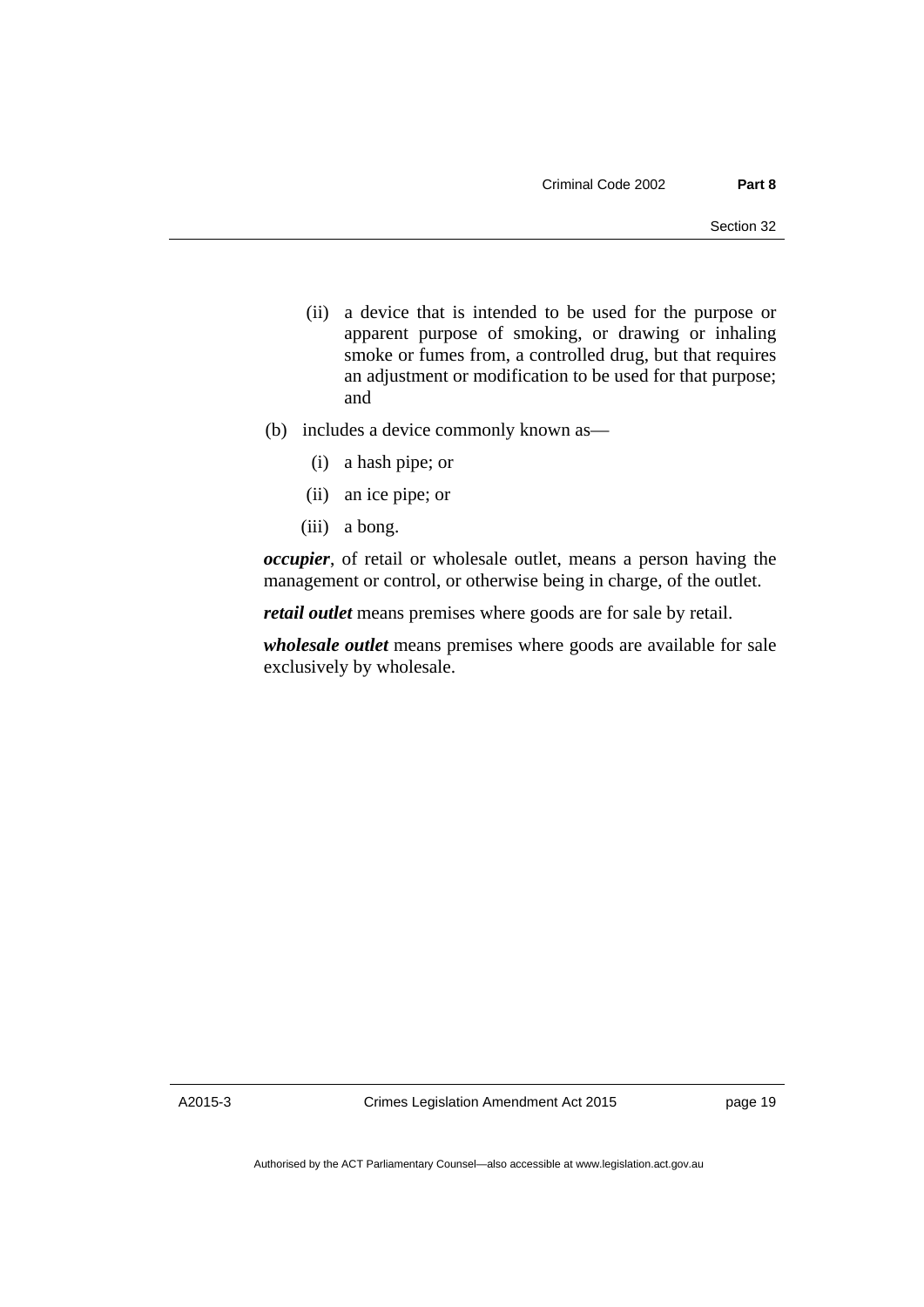#### **Part 9** Firearms Act 1996

Section 33

# <span id="page-23-0"></span>**Part 9 Firearms Act 1996**

# <span id="page-23-1"></span>**33 Authority to possess and use firearms temporarily New section 14 (2) (ba)**

*insert* 

 (ba) the person is at least the age prescribed by regulation for section 85 (Minors firearms licences—applications); and

#### <span id="page-23-2"></span>**34 Section 14 (2) (c) (ii)**

*omit* 

a registered user of the firearm

*substitute* 

authorised under subsection (2A) to possess or use the firearm

#### <span id="page-23-3"></span>**35 New section 14 (2A)**

*insert* 

(2A) A person is authorised to possess or use a firearm if—

- (a) the person is an authorised instructor for an approved club; and
- (b) the firearm is owned by the approved club; and
- (c) the person has possession or use of the firearm for the purpose of giving instruction.

#### <span id="page-23-4"></span>**36 Unregulated firearms—forfeiture Section 30 (2)**

*omit* 

director-general

*substitute* 

registrar

page 20 Crimes Legislation Amendment Act 2015

A2015-3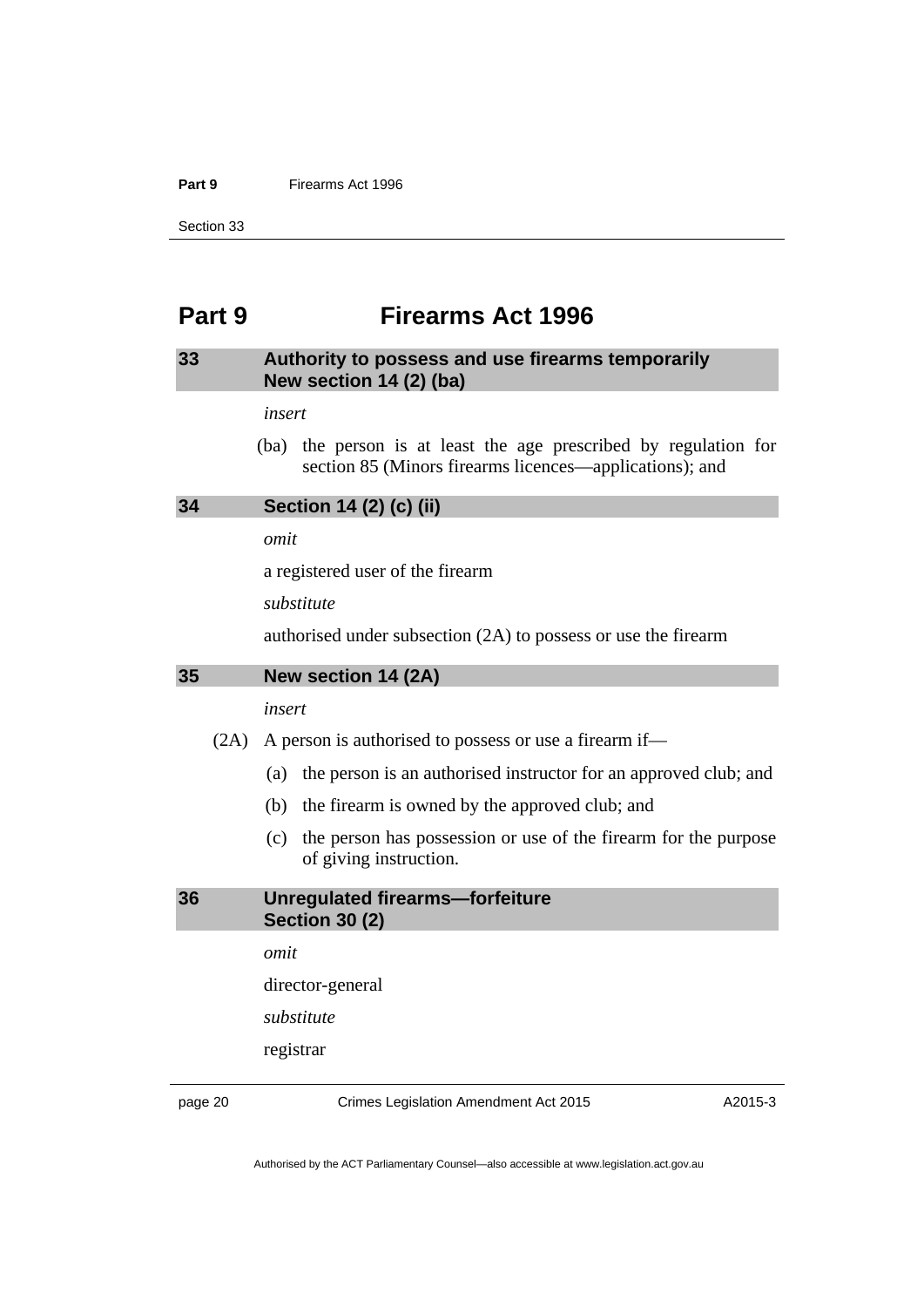# <span id="page-24-0"></span>**37 Authority conferred by licence—additional matters New section 53 (2A) and (2B)**

#### *insert*

- (2A) A licence that authorises the licensee to have possession or use of a registered firearm also authorises the licensee to use the registered firearm at an approved shooting range for 1 or more of the following purposes:
	- (a) to test the firearm;
	- (b) to adjust the sights on the firearm;
	- (c) to develop and refine self-loaded ammunition;
	- (d) to receive instruction and certification in the use of the firearm for an employment-related purpose.

#### **Example—employment-related purpose**

a person with an employee licence under the *[Security Industry Act 2003](http://www.legislation.act.gov.au/a/2003-4)* wanting to maintain that licence

- *Note* An example is part of the Act, is not exhaustive and may extend, but does not limit, the meaning of the provision in which it appears (see [Legislation Act,](http://www.legislation.act.gov.au/a/2001-14) s 126 and s 132).
- (2B) For subsection (2A), a licensee need not be a member of the shooting club that operates the approved shooting range.

### <span id="page-24-1"></span>**38 Return or forfeiture of things seized Section 217 (4)**

*omit* 

director-general

*substitute* 

registrar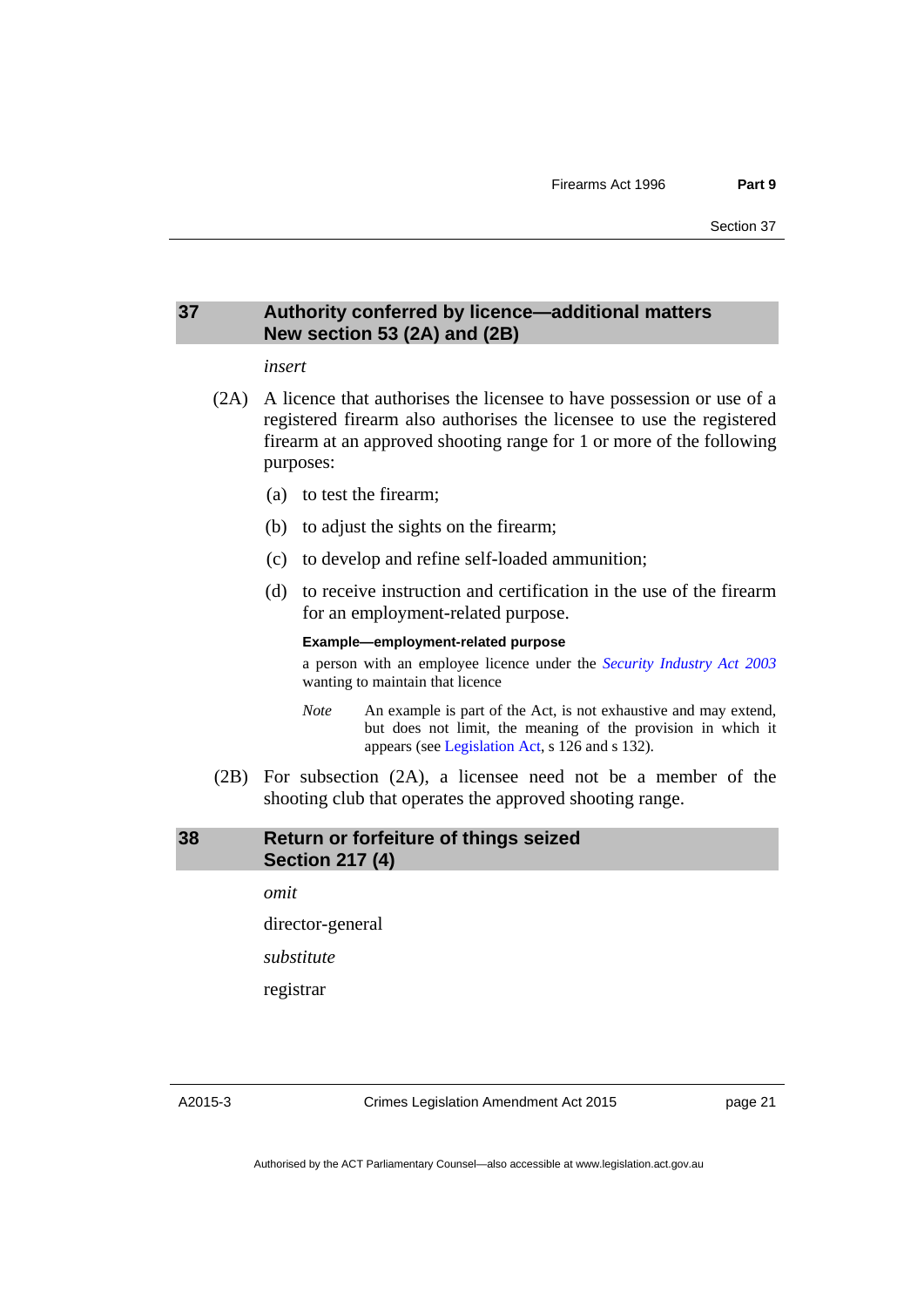#### **Part 10** Prohibited Weapons Act 1996

Section 39

# <span id="page-25-0"></span>**Part 10 Prohibited Weapons Act 1996**

### <span id="page-25-1"></span>**39 Evidentiary provisions New section 17 (2)**

*insert* 

- (2) The registrar may delegate the registrar's functions under subsection (1) to a police officer.
	- *Note 1* For the making of delegations and the exercise of delegated functions, see the [Legislation Act,](http://www.legislation.act.gov.au/a/2001-14) pt 19.4.
	- *Note 2* In particular, the delegation must be in writing (see [Legislation Act,](http://www.legislation.act.gov.au/a/2001-14) s 232).
	- *Note 3* A certificate signed by a delegate of the registrar is taken to have been signed by the registrar (see [Legislation Act](http://www.legislation.act.gov.au/a/2001-14), s 239 (4)).

page 22 Crimes Legislation Amendment Act 2015